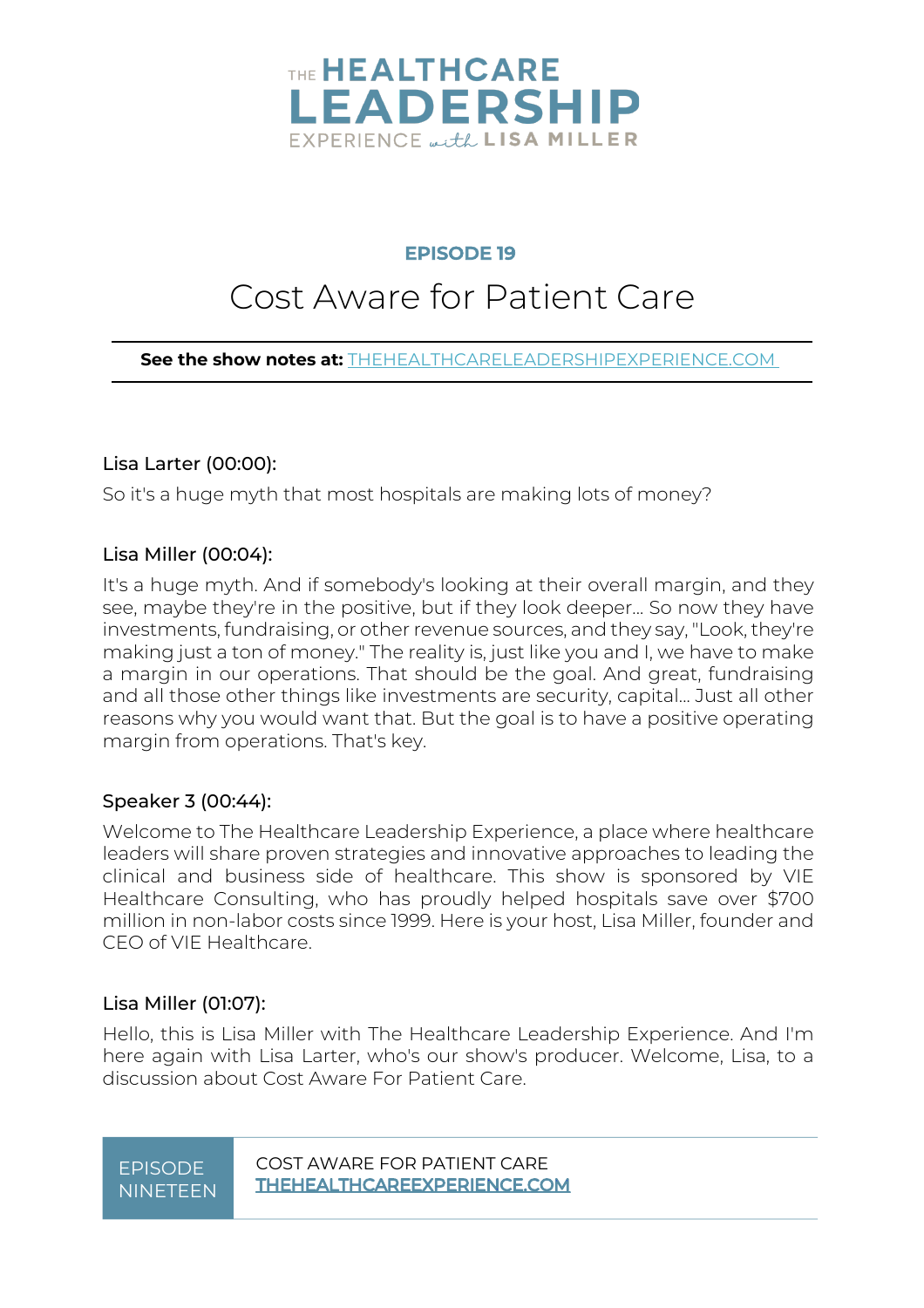

### Lisa Larter (01:19):

Looking forward to it.

### Lisa Miller (01:20):

That's great. So, there's a lot of misunderstanding, I believe, about hospital cost versus revenue a hospital makes. So, over the last 22 years when I've been working with frontline team members in hospitals and talking about costs, a lot of times I've heard things like, "Well, it really doesn't matter, you know. We get paid by case," or "We get paid by a bundle." And I continue to hear these things through today.

### Lisa Miller (01:49):

And, you know, I know that hospitals talk about cost savings and margin improvement, but I think there's a big misunderstanding thinking that hospitals make a ton of money. I hear that, ugh, I hear that so much from vendors, but I hear it often. And it got me thinking, like, okay. How do we support hospitals in, you know, bringing in together, their people, and making them have a cost aware culture? And for the goal is for patient care. They're not doing this for any reason. No one's doing this for any other reason other than to support patients, support the physicians, and the clinicians, and their communities.

### Lisa Miller (02:29):

So, we came up with a program called Cost Aware For Patient Care. And we're not gonna talk a lot about that program, but talk about the fringe. The,you know, why it's so important that we have to give our team the, the employees at the hospitals, a big vision to see the opportunities, all the opportunities, while giving them an understanding in the marketplace so they can be contributors in their hospital's success. So what does that mean?

### Lisa Miller (02:58):

You know, the marketplace is very complex, right? So we have suppliers, GPOs, manufacturers, distributors... There's just all these different people, organizations, that are part of, in the mix, as it relates to cost. And you know, some costs are, unfortunately, they're in silos. Some costs are, you know, outsource physician agreements. So the physicians are providing like ED

# NINETEEN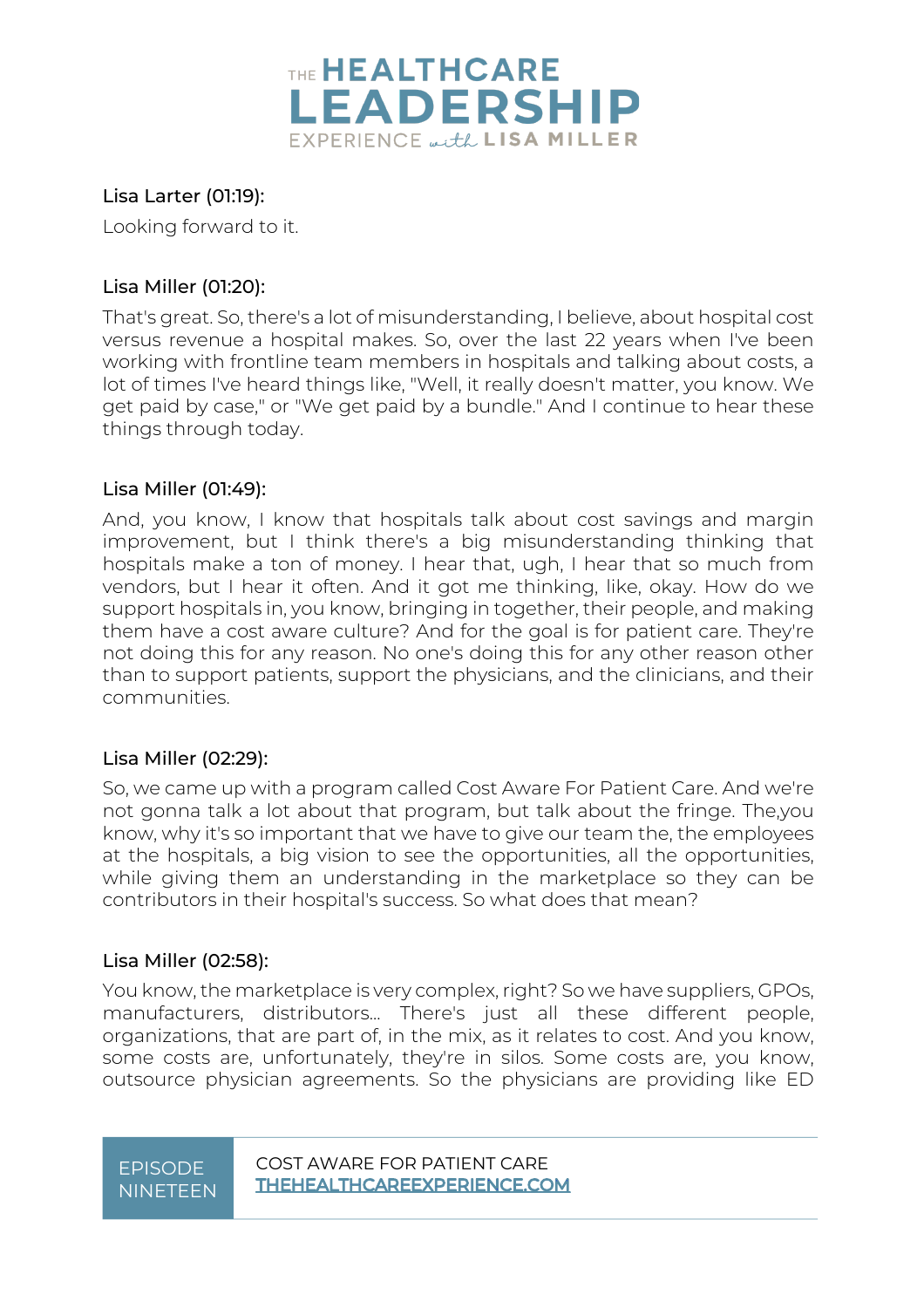

services or anesthesia services. So, you know, there's, there's all this complexity. And hospitals really have to be, I don't wanna say transparent, but be educational in explaining to people... And frankly, there's some directors, and even some leaders, who I don't think understand fully the cost equation as it relates to the whole marketplace, right?

### Lisa Miller (03:45):

You know, distributor mark ups, pharmacy potentially having a, a cost minus structure, or all those other things that relates to services. Services are performed, then invoiced. Well, what does that mean for the organization? You know, who does our auditing of contracts? We don't know... What are internal controls? Or what does the marketplace do? What's going to happen in 2022?

### Lisa Miller (04:07):

So this idea of education and pushing out education into their organization about, at least on the cost side, is so key. How costs map to reimbursement? Yes, Medicare gives specific DRGs, you know, for in-patient cases. You know, managed care companies maybe make a little bit more, but these days, maybe not so much. But how does that work? Because you want them, again, to be contributors in this process, for the organization's success.

### Lisa Miller (04:37):

So as I mentioned earlier, we have a program called Cost Aware For Patient Care. And it starts with a presentation to leadership first, on hospital costs. We have a really great deck, and we go through the market, and the shifts, and, and where those opportunities are. And really understanding how, really, everything starts with a cost. But what does that mean from an item all the way through to billing? And it's a great presentation to have at a leadership meeting, I know, 'cause it really starts people thinking in, in ways that, they, uh, have a different level of understanding so they can make changes, or they can seek out new opportunities.

### Lisa Miller (05:12):

Then we work with directors and all employees on presenting that Cost Aware presentation. And it's all about educating the organization on costs, and giving

# NINETEEN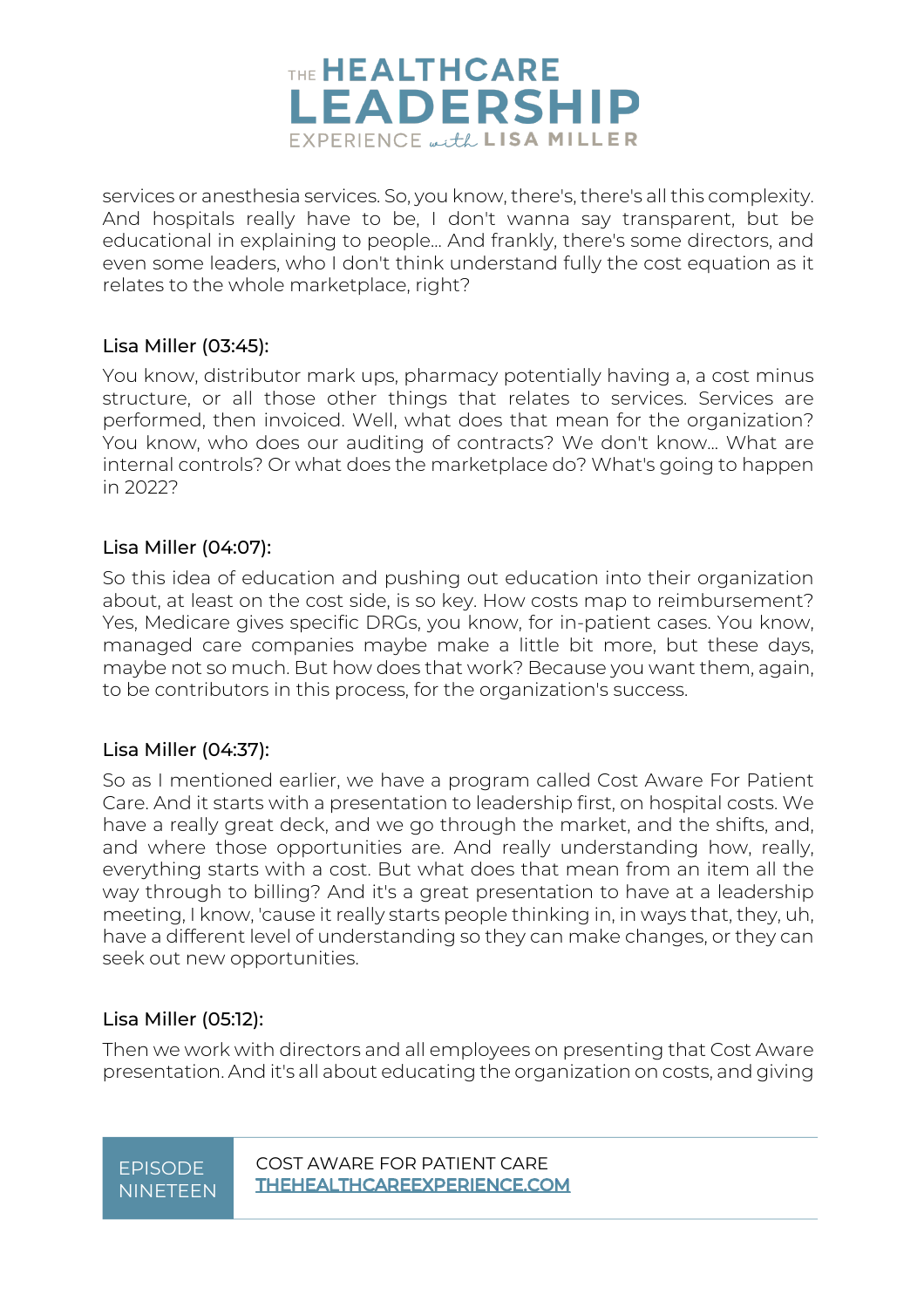

them insights, they otherwise wouldn't... And it, it's not because anybody's lacking, but it's just being able to put this in a framework that gives them the education. And once someone's educated, I mean, they're never gonna go back. They're gonna see things differently in that light from then on. So, we've had some great success with making those presentations because it's the entry point to better discussions, better thinking.

### Lisa Miller (05:44):

And you know, there's seven skills... And there's probably more, but you know, for the purpose of this show today, I think those are the seven skills you need for margin improvement. Absolutely-

### Lisa Larter (05:55):

Before you dive into those seven talking points, I, I have a couple questions for you. The first question that I have for you is, in the years that you have been doing this, which I know... Since 1999. So you've been in this game a long time. What percentage of hospitals do you see making a lot of money? Versus hospitals that are losing a lot of money because they're not being charged appropriately.

### Lisa Miller (06:17):

It's a really great question, so I'm gonna answer it in two ways. One is, I'm doing some research now for a report, like an executive report, which may turn into a little, skinny book. I'm not sure. But it's analyzing hospitals who have a billion dollars in net patient revenue.

### Lisa Miller (06:35):

And I wanted just to understand, you know, from their Medicare cost report, are there any uniquenesses? Is there anything I could see? So these u- I think there about, we'll say 300 hospitals or health systems that make over a billion dollars, a billion dollars or more, in net patient revenue. So that's a very unique sub-specialty, you know, in the marketplace. And I wanted to see if they did some things differently.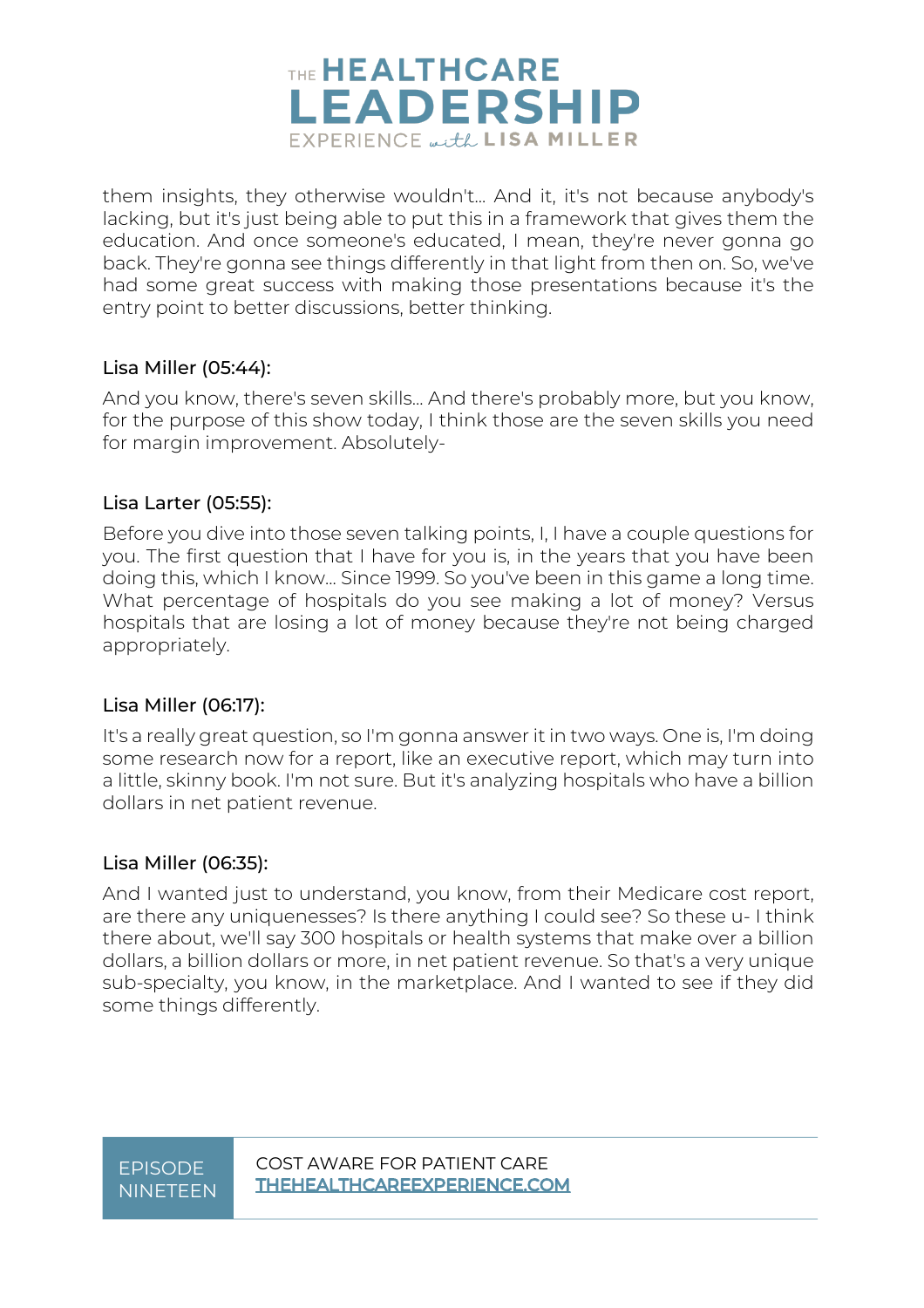

### Lisa Miller (06:57):

So what I found, and I don't have it right in front of me, but was interesting... It was three buckets, right? So there's high performers, you know, the average, and then kinda lower performers. But I would say out of the 300, I believe there were only, like 114, that... Out of operations, not from any other income, so out of operations, were in a positive. And that positive, you know, they had some that were higher, but there's some that were, just squeaked in at, like, 0.01%. And then you know, you have the, um, middle tier and the low tier.

### Lisa Miller (07:32):

So it was fascinating, and I still am going through the data because I wanna point out that a lot of these, even in the, in the billion dollar club we'll call it. A lot of them, most of them I would say, probably 70 to 80%, and I think this goes through the marketplace, from their operations, are operating in a negative operating margin. And they make it up in other ways, fundraising, or other outside investments, or even outside ventures.

### Lisa Larter (08:00):

So it's a huge myth that most hospitals are making lots of money.

### Lisa Miller (08:04):

It's a huge myth. And if somebody's looking at their overall margin and they see, you know, maybe they're in the positive. But if they look deeper, so now they have investments, fundraising, or other revenue sources. And they say, "Oh, look. They're making just a ton of money." The reality is, just like you and I, we have to make a margin in our operations. That should be the goal. And great, fundraising and all those other things like investments, are you know, security, capital... I mean, it's just all other reasons why you would want that, but the goal is to have a positive operating margin from operations, right? Operation margin. And that's key. It really is a myth.

### Lisa Larter (08:45):

And then my second question, you talked about your Cost Aware For Patient Care program, and how it starts with a presentation to leadership. Do you do a presentation to leadership before they actually engage your services for the program? Or is that presentation part of the program?

# NINETEEN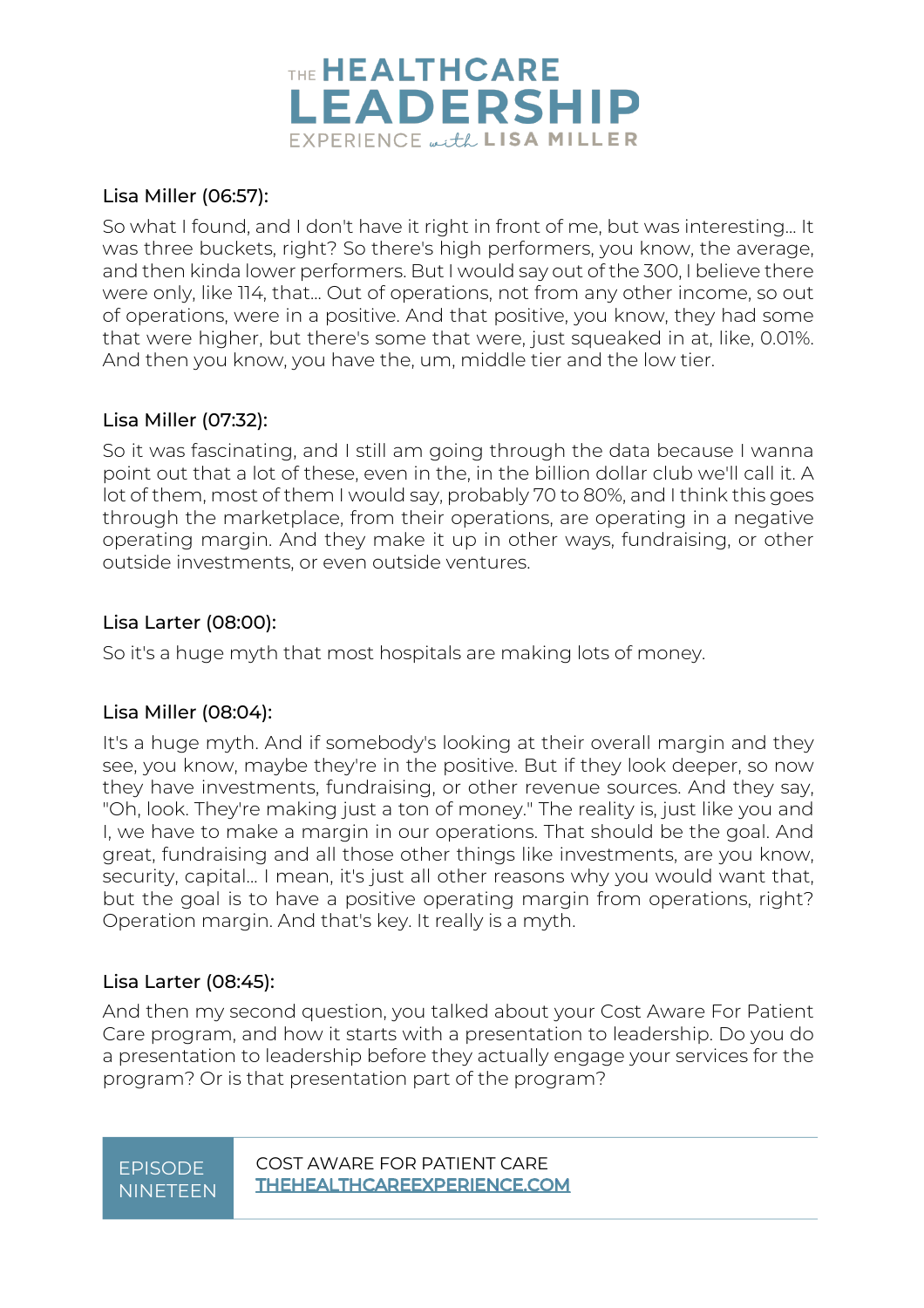

### Lisa Larter (09:04):

And then my follow-up question to that is, how does a hospital know when they should engage you for a conversation about this? Like what would be some of the things... If I'm listening to this show right now going, "Oh, that Cost Aware program sounds interesting." Like what would qualify me to reach out to you and say, "Can you tell me more about that?" What would I be thinking about?

### Lisa Miller (09:27):

So this program was created, like, outside of our typical services. Our typical service is supporting hospitals in their cost savings goals, initiatives, analytics, you know, just all kinds of cost projects, right? And so, this was kinda created outside of that because years ago, I had seen a presentation from a company that came in and talked about the marketplace from the revenue side.

### Lisa Miller (09:51):

And I thought it was a really great presentation, and we love growth... You know, everybody loves growth, innovation, new markets... And, and really that was what the presentation was about. And it's super exciting. And in the back of my head I thought, well, we need that same version of that for costs, right? And you know, it doesn't make sense to grow... I mean, growth is important, expansion's important. All those things are strategic. But if you're growing a service line that has a negative margin, or a minimum margin, or not capturing all those opportunities for that new growth, it seems like that's misplaced a little bit, right? It doesn't seem like it's as useful as it could be. It's optimization versus innovation.

### Lisa Miller (10:34):

Both are important, but I would rather have my spend optimized before I decide to grow, grow, grow, grow, and be growing a negative problem. So this program is meant to be added... Is, let's say, you know, we, we now do it virtually. But it's meant to add as a part of, you know, could be a monthly leadership meeting they have. And we, you know, it's about, uh, 90 minutes. And you know, we've got a great deck, and information, and we make it also somewhat interactive. So, it's separate, right? It's a pure education. It's meant for educational purposes.

### EPISODE COST AWARE FOR PATIENT CARE NINETEEN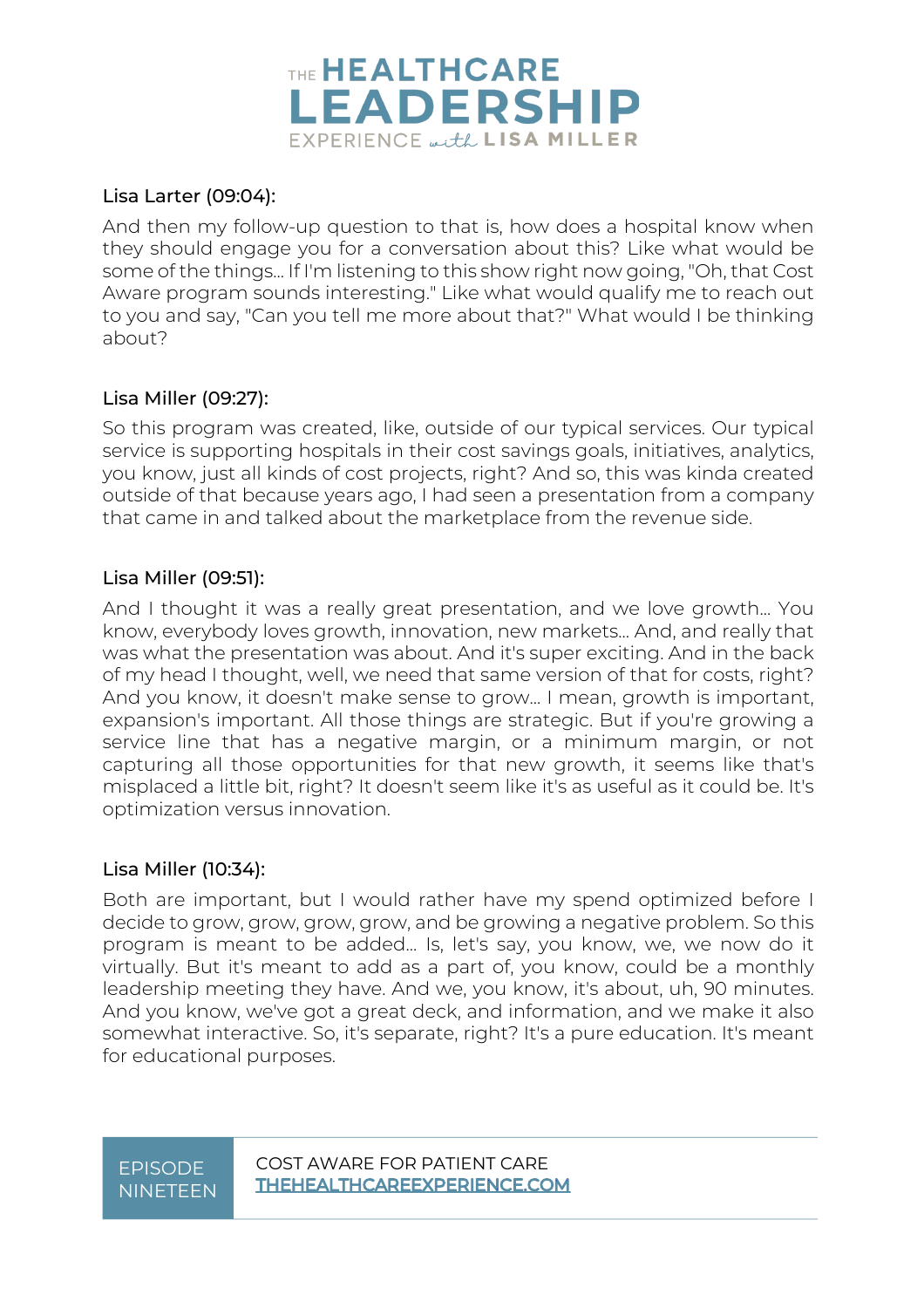

### Lisa Miller (11:07):

And so somewhere would know that they needed that, I believe, they see their cost increasing. Or they're feeling like there's not a lot of opportunities. They're feeling like there's maybe not a lot of support. Or they, they just wanna rally the team. They, they wanna have a great kinda team meeting. And this is a great way to make it educational. So, I think that's the first part of your question. Versus an organization that might bring us in for a cost savings initiative.

### Lisa Miller (11:33):

And I think it, it's around a couple things. I think if you're seeing some of those budget areas increasing... If they have a big contract coming up and they, they wanna hit it out of the park, right? We come in, and we work together. But if they got a big contract coming up — whether that's on the cost side, or even as we support data analytics on the managed care side. If they just, if they want someone to come in to analyze the data, benchmark, give them a strategy, and provide negotiation services.

### Lisa Miller (11:58):

Sometimes you have hospitals that, you know, I give them a lot of credit. They just wanted us to help with negotiation. They want us to be there with 'em, behind the scenes, together with 'em. And some of the biggest organizations have hire- and in business, they hire a negotiation team. 'Cause you want a team of people if you're, you know, negotiating a multi-million dollar contract. Some of these contracts are eight figures over the course of years. And, and if a hospital has a plan for the future, and they really wanna gear up, and they... You know, they kinda wanna look at their costs now, to maybe be part of that funding, it, it's another great opportunity. And I think second opinions really matter. We talk about in our next episode, you know, reasons why. Thank you for asking that question. (laughs)

### Lisa Larter (12:43):

So if someone is interested in that presentation that you do to leadership on hospital costs, should they just contact you directly?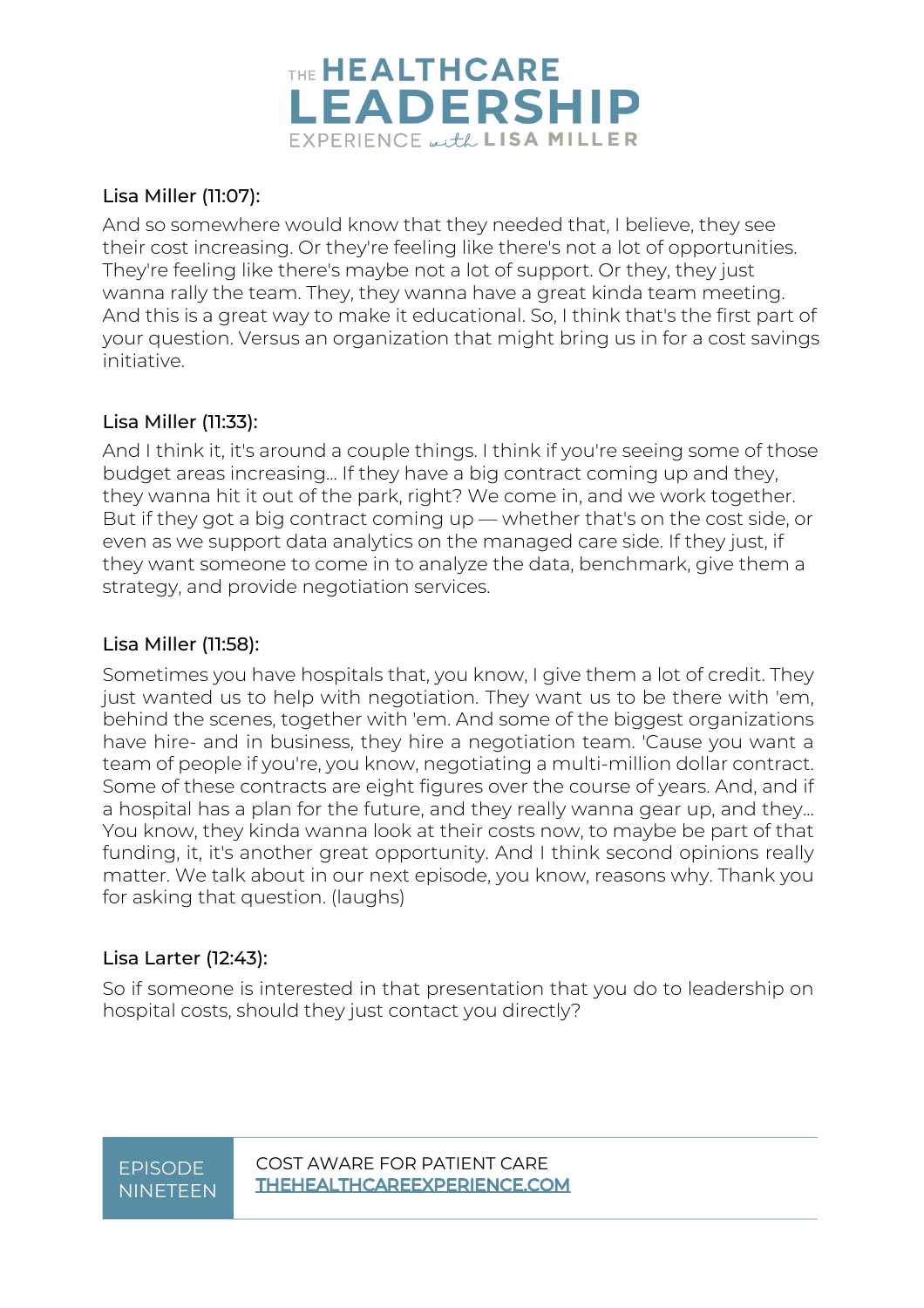

Lisa Miller (12:52):

Yes. Yes, yes, yes.

### Lisa Larter (12:54):

Awesome.

### Lisa Miller (12:54):

What we're going to be talking about it more in the marketplace, and social media, and... It, it's kinda been a little bit under the radar to our current clients, and we've written about it a little bit, but we've gotten great feedback. But it's a great way to rally around a topic, and for everyone to be aligned. And I think the subject that keeps on coming up for us as a topic... I didn't know that. I didn't know that, Lisa. It's a great point. I, I'm, my, my thinking's been shifted...

### Lisa Miller (13:21):

And that's the nice part about it. Because the giving education from... In some cases, we pull information from JAMA, from studies, and we're giving a lot of factual, deep research, right? This isn't like Lisa Miller coming out and putting together a framework. And we do have a framework, but it's built on tremendous research. And we pull it together, and, you know, they really enjoy it. And it does become a shift in the way they think.

### Lisa Miller (13:48):

So hence, you know, why we're talking about Cost Aware For Patient Care, because this is all about patient care. You know, just because you're looking for cost savings, doesn't mean it has to impact patient care. In fact, it's the opposite. These initiatives are meant to increase the quality of care, increase services, expand services. So, as we look at these seven skills, you'll need for margin improvement...

### Lisa Miller (14:13):

Number one is open communication. It's the ability not to have, um, an employee suggestion system, right? An idea, you know, where people write down ideas, which is great. Uh, you know, I, I think those things are, are good, but it's linear. It's flat. It's typically one-way. But when you have an open

# NINETEEN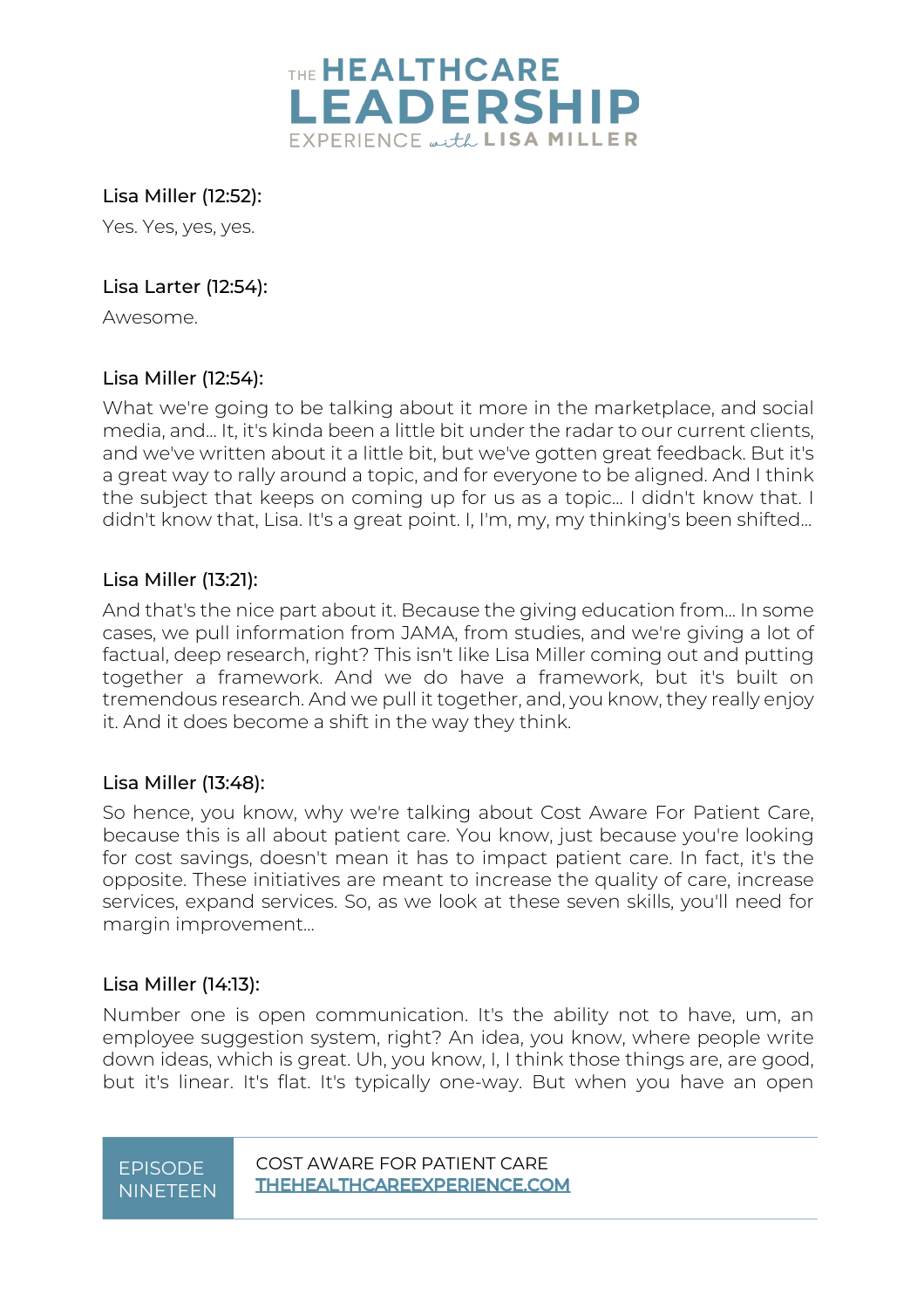

communication... You know, that's the ability for somebody who's working to clean the rooms to be able to feel confident enough to say, "I have an idea. Could I reach out to someone from finance 'cause I, I wanna understand how I can put this together?"

### Lisa Miller (14:47):

And how comfortable is the organization with somebody who will be cleaning the rooms to reach out to finance, and maybe they're a department director, not getting upset because they did that — or afraid of what they'll look like because they didn't bring it up. Who, who knows? Do we have the ability to really have everyone engaging, everyone is on the, uh, same, same value?

### Lisa Miller (15:09):

I love that show Undercover Boss. So, on my list of things to do is to write more about this Undercover Boss and, and the parallels or the opportunities for hospitals. So, wouldn't it be amazing if a hospital CFO or CEO went undercover and worked in food services or EVS? I've seen where they've kind of, little bit, where a CEO might do a job for an afternoon... 'Cause I've seen some of it on social media, which is really cool because I think that the CEO even putting themselves in that place to, you know, clean a room, to serve food, or to do transport, is awesome. But what if they did it that they were completely undercover, right?

### Lisa Miller (15:51):

The CEO said, "I wanna do transport services for the day. I wanna understand." 'Cause transport will allow them to see, really, the whole hospital, but do it undercover. What would happen? Like, what would they hear and see? What would they talk about? Like, what would those transport professionals or employees say about their leaders, leadership opportunities? I would love to see some of the leadership kinda do an Undercover Boss in healthcare and see what would happen.

### Lisa Larter (16:17):

That would be really cool, and I bet you they would learn a lot.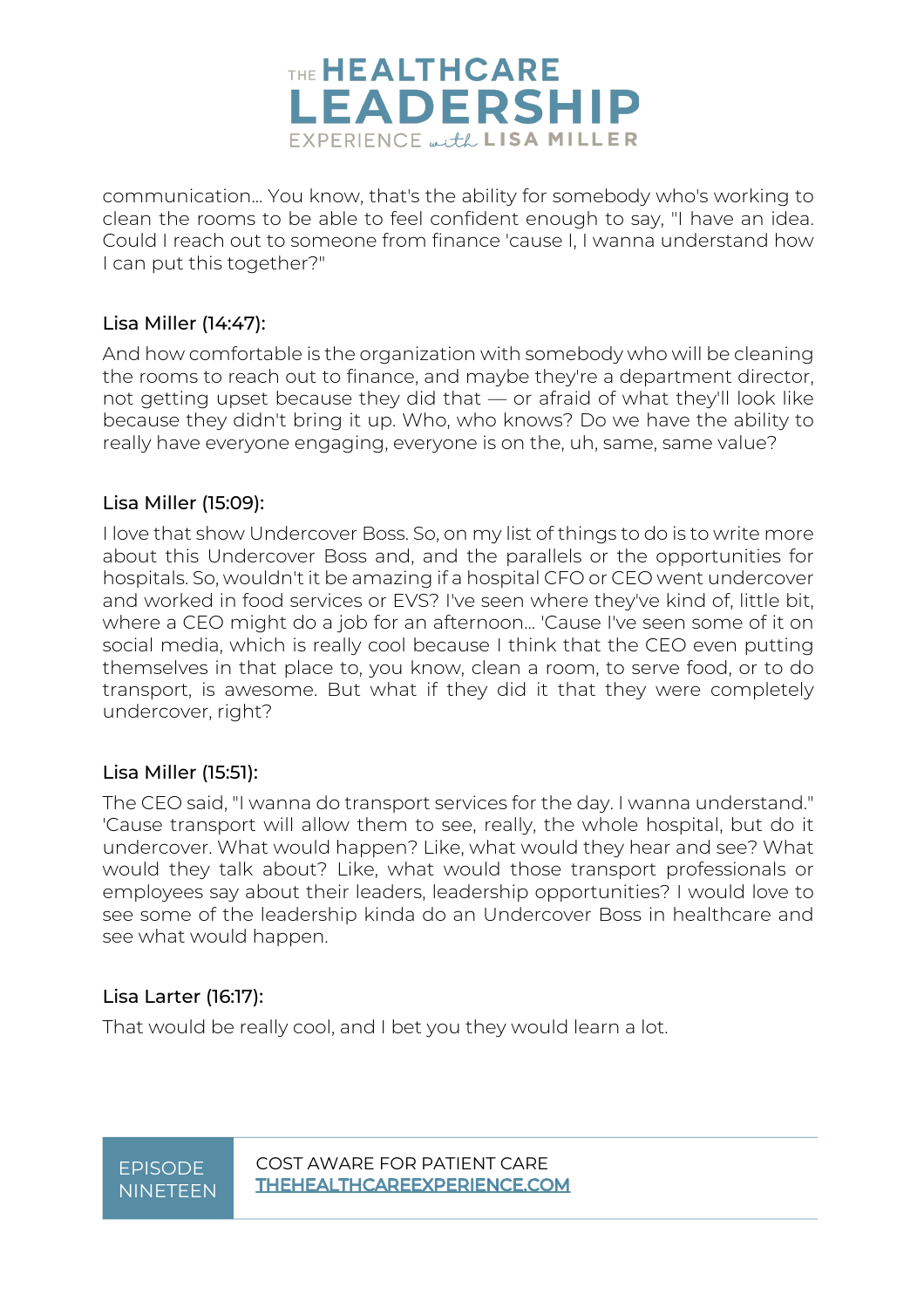

### Lisa Miller (16:21):

Yeah, they would learn a lot. Because the idea is that they are seeing things in the frontlines, but they're talking to frontline people that don't know who they are. And they're doing it in such a way that they're gonna garner just amazing insights, and opportunities, and hear... Like, do we have an open communication? What's going on there? So there's just a lot of cool ways that you could have open communication, but that's number one.

### Lisa Miller (16:45):

Number two is the idea around observation. So, observation is really important. You know, two people can be sitting at the same location and observe two different things, right? And so you almost want to be aware of what you're observing. There's an exercise that I've done, it's actually a video, one of Tony Robbins' business mastery programs, where he tells everybody... He has, puts a video up, and there's two different teams. And he tells 'em, "Okay, count how many times a ball is passed from the people in the white shirts to the yellow shirts."

### Lisa Miller (17:21):

So everyone's counting how many times it's passed. And so everybody's like, 4, 7, 18, 15, you know, whatever number. And, and there is a number... And he does it again, but what people miss is, there's a gorilla that walks through the people passing the ball. And most people miss the gorilla. And he stops. He goes, "Who saw the gorilla?" Like, there's a... Literally, gorilla costume, someone in a gorilla costume walking through and people miss it. (laughs) Isn't that crazy?

### Lisa Larter (17:45):

I've seen that video. It's crazy that you actually so focused on one thing that you miss the bigger picture. That's such a great metaphor for why we need to be keen in terms of our observations.

### Lisa Miller (17:58):

Yeah, I mean, so like... You know, I was putting this together... I'm like observation. And they're gonna be like, "Okay, Lisa, really? So one of the skills you need is observation? Like, that's how you begin?" And it's, yes, because of

# NINETEEN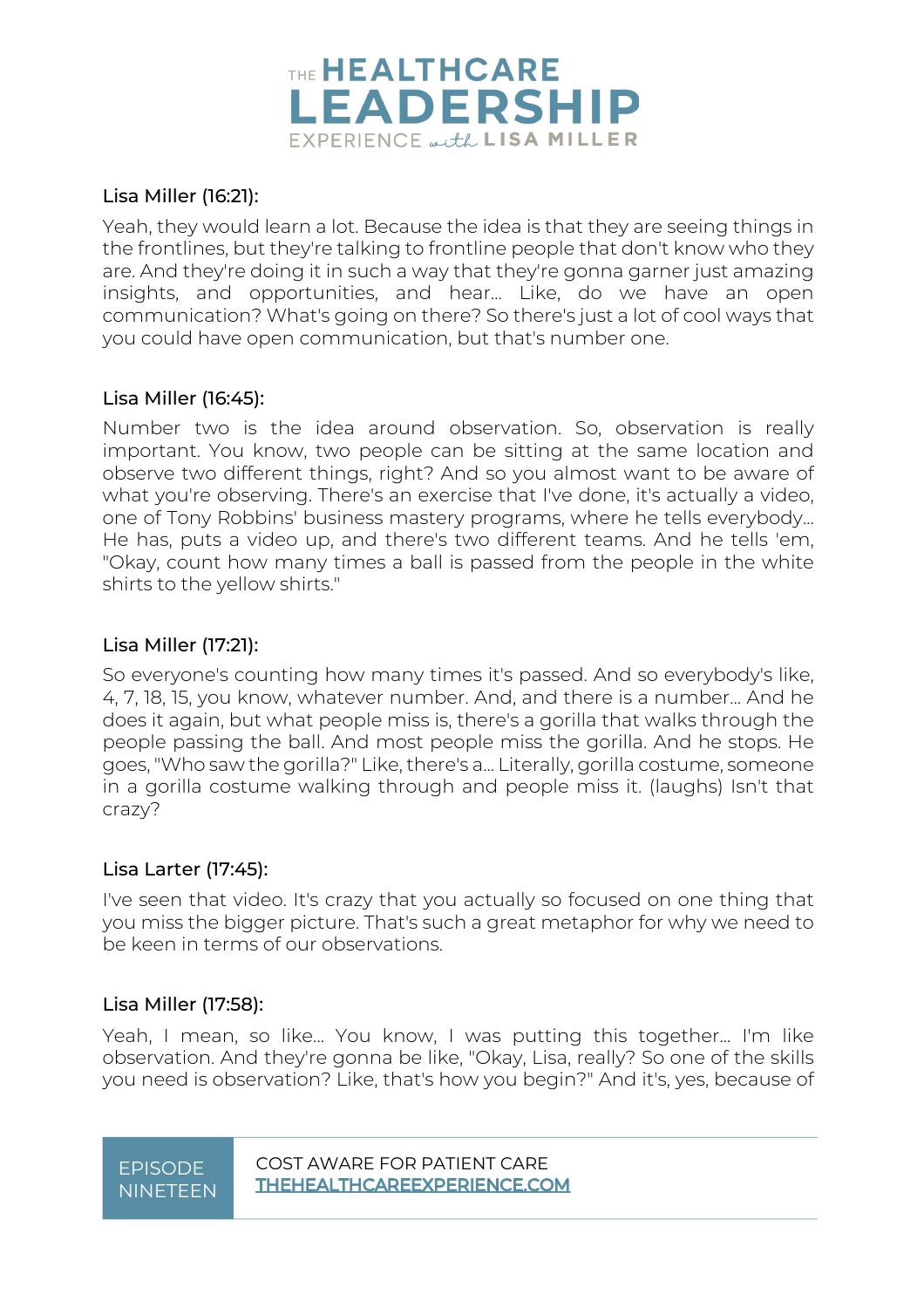

that gorilla costume story.

### Lisa Miller (18:12):

And they have another video, which is really fascinating. And, and if anyone's interested, I could kinda point you to where it is. Where there's two people doing this, like, you know, magic tricks with the cards. But what they... They're watching it. But what they don't realize, they like, the people take off their jackets, the background is changed. And all the things they do, and you don't see it till the second video. And then you're seeing them change their shirt, or take their one top off, and now they went from a black shirt to a white shirt. The scenery changes...

### Lisa Miller (18:39):

And it's true. Like, observation is so important. And you know, the reality is, you can train or educate about slowing down to be able to observe. Be aware, look for opportunity. So that's the second.

### Lisa Larter (18:54):

Isn't it a Wayne Dyer quote, that when you change the things you look at, the things you look at change?

### Lisa Miller (18:59):

Yeah, absolutely. And again, in preparation, I thought, to me, it's so important because we have to choose to be conscious and aware. And you know, I think you're gonna get a different, like you said, different outcome, different reality.

### Lisa Miller (19:14):

So now that we, you know, talked about those two, maybe softer ones, which I think are very powerful. That's why I listed them as one and two. We'll go into some things that people probably have heard of (laughs) more frequently. And the third is data analysis.

### Lisa Miller (19:28):

And I talk about it a lot because data analysis impacts hospitals everywhere. It

EPISODE COST AWARE FOR PATIENT CARE NINETEEN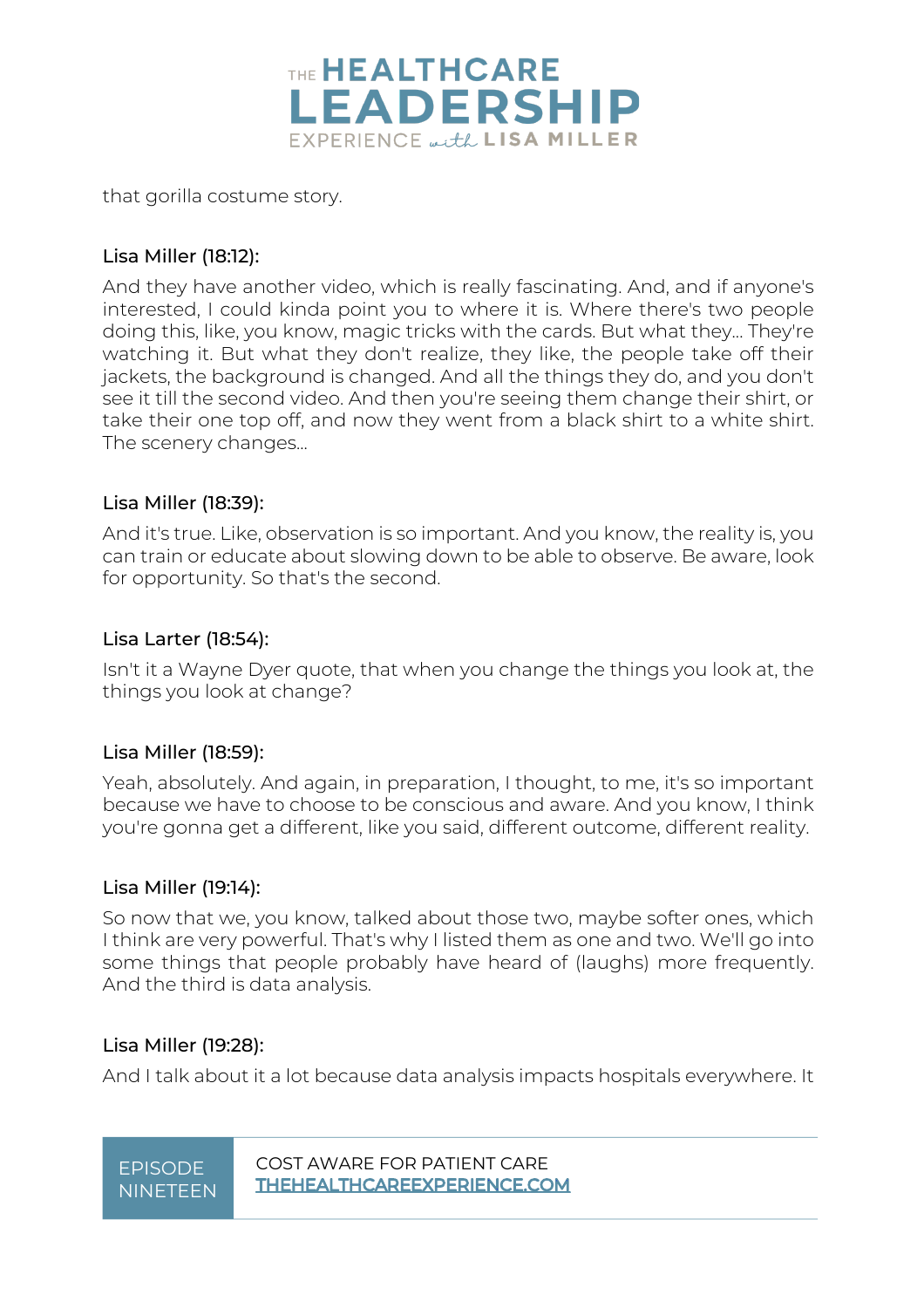

impacts the way we analyze outcomes from discharge, to readmissions, to social determinants of health, to managed care, to cost... There are probably 100 plus different ways that data analytics could be used for healthcare performance. And a hospital really should be having a list of all the things that they are utilizing data analytics for on a regular basis, for their outcomes. And I think it's under-used or it's used spotty. There's a lot of assumptions, you know, that are unfortunately being made. Like, "Oh, yeah. We're doing that. We're analyzing our clinical costs." And maybe some things are re-done, or maybe the OR does it sometime-

### Lisa Miller (20:13):

OR data analytics is key to the overall financial success of a hospital. So how are you using data analysis? And it's not the platforms, it's the analysis. What are you getting out of that analytics? In fact, there's probably a lot of platforms you're not using you should get rid of. (laughs) You know? And really size down, and use tools, you know, that may be agnostic. Like Power BI, and pulling in, data into a platform like that, and, and really analyzing your data. I'll give you-

### Lisa Larter (20:45):

Can you give us an example of a data analysis that you did for a hospital that was shocking to them?

### Lisa Miller (20:52):

Yeah, so I think that the one that comes to mind is, it's, um... There's a lot, but there's one that I think may be useful for everyone. I think, you know, in terms of orthopedics and implants spend, you know, there's been a lot of focus around, uh, capitating, let's say a total knee implant. So capitation means that, you know, there's one price for all the implants for a knee replacement.

### Lisa Miller (21:17):

So you go in, you need a new knee replacement. This is a big part of the hospital costs, so they'll capitate it. They'll say, you know, let's say for a, a highperforming knee, and I'm just... This is arbitrary. It's, uh, \$3,000, right? Highperforming knee, it's \$3,000. We're gonna capitate that rate. That's allinclusive, all in. And everyone's like high fiving. We got the best rate. There's -

# NINETEEN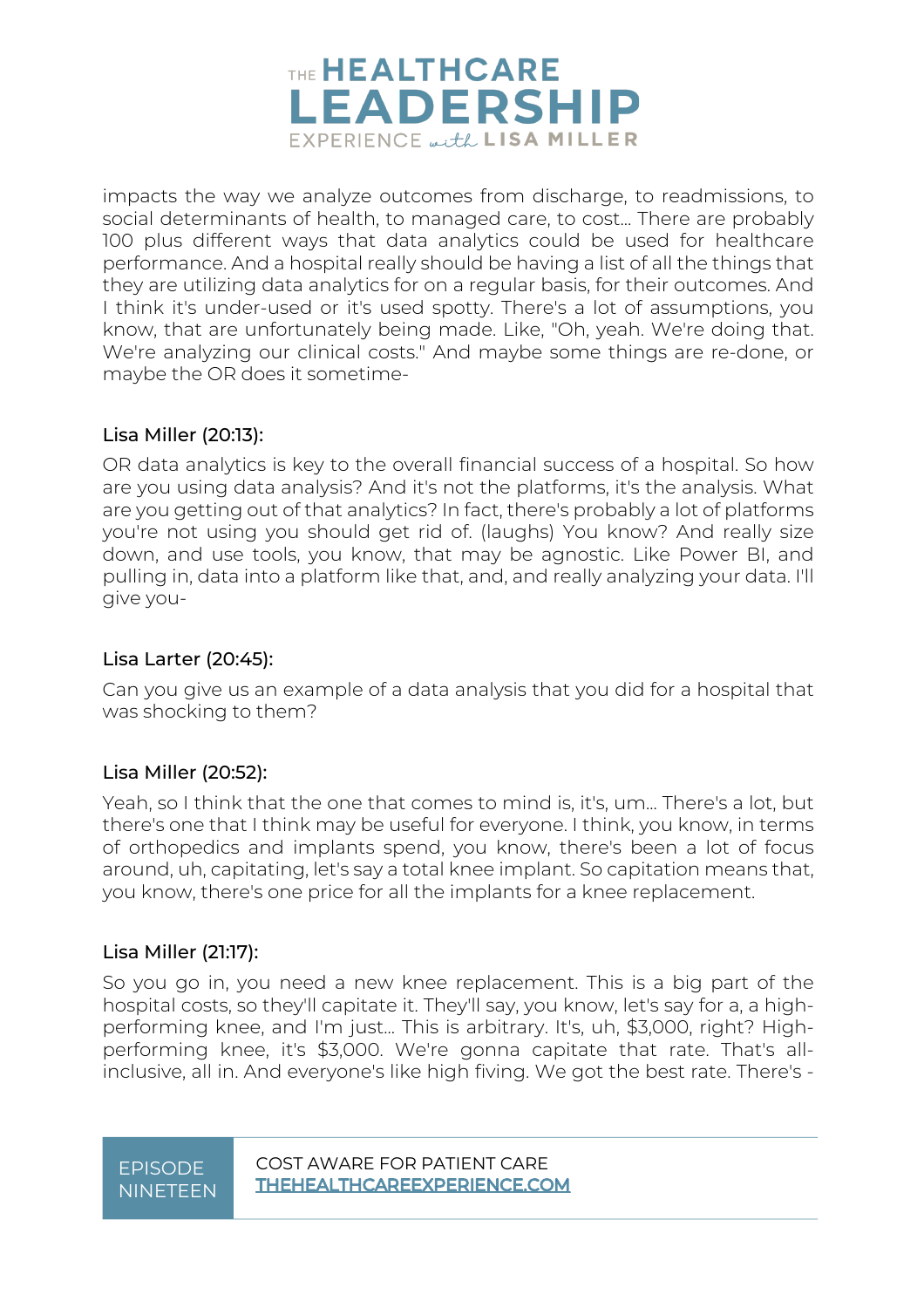

nobody's gotten better rates than us. You know, uh, we're awesome. And it's great.

### Lisa Miller (21:43):

You know, \$3,000, high-performing knee, everyone's happy... Best in class, plus. So then over time, the vendors start, you know, changing things and bringing in a different component into the capitation, right? And so everyone assumes that component's part of the capitation. So they're just using a component. Or that there's been some sort of price adjustment because maybe they've used a revision component, you know, a different component 'cause the patient maybe has issues with their bone, or weight, whatever. And that's being, adjustments being made.

### Lisa Miller (22:20):

So, we recently had a hospital, who really, they did a fantastic job at their knee implant capitative cost. But what had happened was, that the vendor was bringing in a, a new component, and that component was not included in the capitation, adding \$1,400 to the case. And the hospital wasn't aware of it. You know, because they didn't back out the one component, we argued they should get a credit, which they ended up, did getting a credit.

### Lisa Miller (22:52):

And so you know, I would say, say call it, \$700,000 spend, and they had a nice job with the capitation. And you're looking at more than a 30% cost savings, and a credit, we'll call it like, uh, close to, uh, \$100,000 in credit. And for an organization that, um, again, running in, in a negative operating margin, thought that everything was taken care of. I mean, in fact, they were like, "You don't need to look here, we just did this. It's fine. You know, we have capitation." And we're like, "Well, it doesn't cost us anything to look at it. Let's just take 12 months of data, and let's just run the analysis." And they were shocked. They were completely shocked.

### Lisa Miller (23:30):

And I'll give you one more story on that same note. We had a physician who... We were doing the same... This is a large health system. And we were getting all the physicians aligned with capitation. And we started talking about revision components. A component that costs more and how it was used. And

# NINETEEN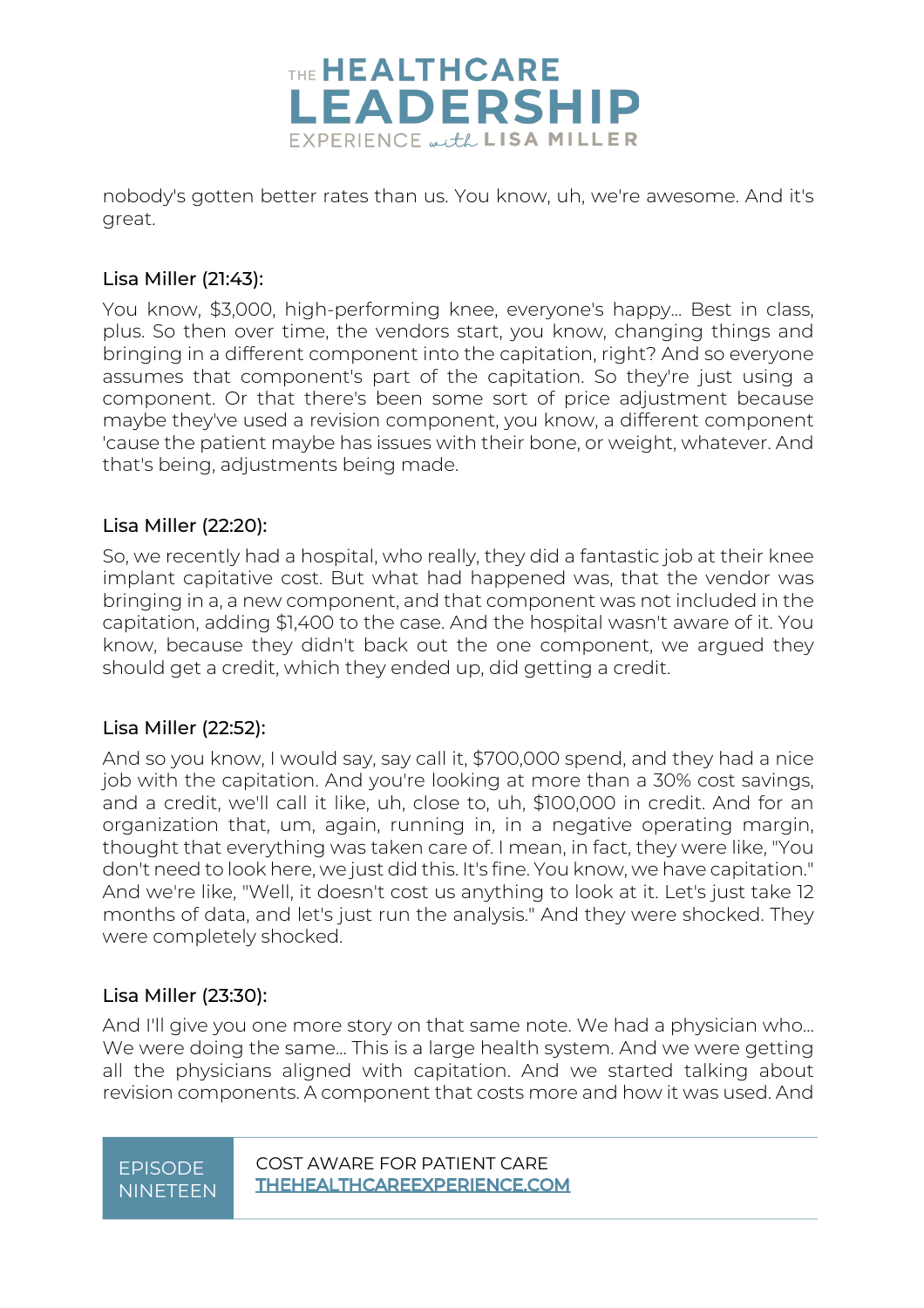

he's like, "I only use this, like, 7 or 8% of the time. That's all I use it." Very specific cases. And we said, "Well, actually, the data shows that you're using it over 37% of the time. You're using this revision component." He said, "What?" He's like, "I..." He had no idea. Data showed something completely different than what he thought he was doing and thinking he needed. He's like, "That's way too much."

### Lisa Larter (24:09):

Yeah. We assume, when we don't have data to support our assumptions, right?

### Lisa Miller (24:13):

Yeah, absolutely. But I feel like sometimes the assumption is so strong. Like, you know, no, no... You know what? We're not doing that. I'm only doing that little bit. No, no, we got that covered. And it's pretty interesting to see, not just a little bit of variance. Sometimes it's just a huge variants into some of the assumptions that are made. And I think that's the biggest opportunity, is...

### Lisa Miller (24:31):

I often say to my team, sometimes to hospitals, you can take the emotion out of all this work because the data speaks to the facts. You know, so I don't have to get... How should I say it? Worried about what a physician might (laughs) say, or someone might say, or be offended that the contract was just done and there's still opportunity. I mean, the data's gonna speak for itself. And you know, you, all you can do is, you present the data, show the opportunities, but, um, we need to use data a lot more, and a less on gut... Uh, less on reactionary, uh, less on assumptions. 'Cause I think that's an important skill.

### Lisa Miller (25:07):

So negotiations... It, it's such an interesting area because I feel like that's an, a big untapped opportunity for hospitals. So I wanna take a step back... Hospitals, your vendors get trained in negotiations probably once or twice a year. In fact, if you were to Google vendor negotiation or manufacturer negotiation, you- there are companies that all they do is provide negotiation services for vendors to help them increase their margin.

### EPISODE COST AWARE FOR PATIENT CARE NINETEEN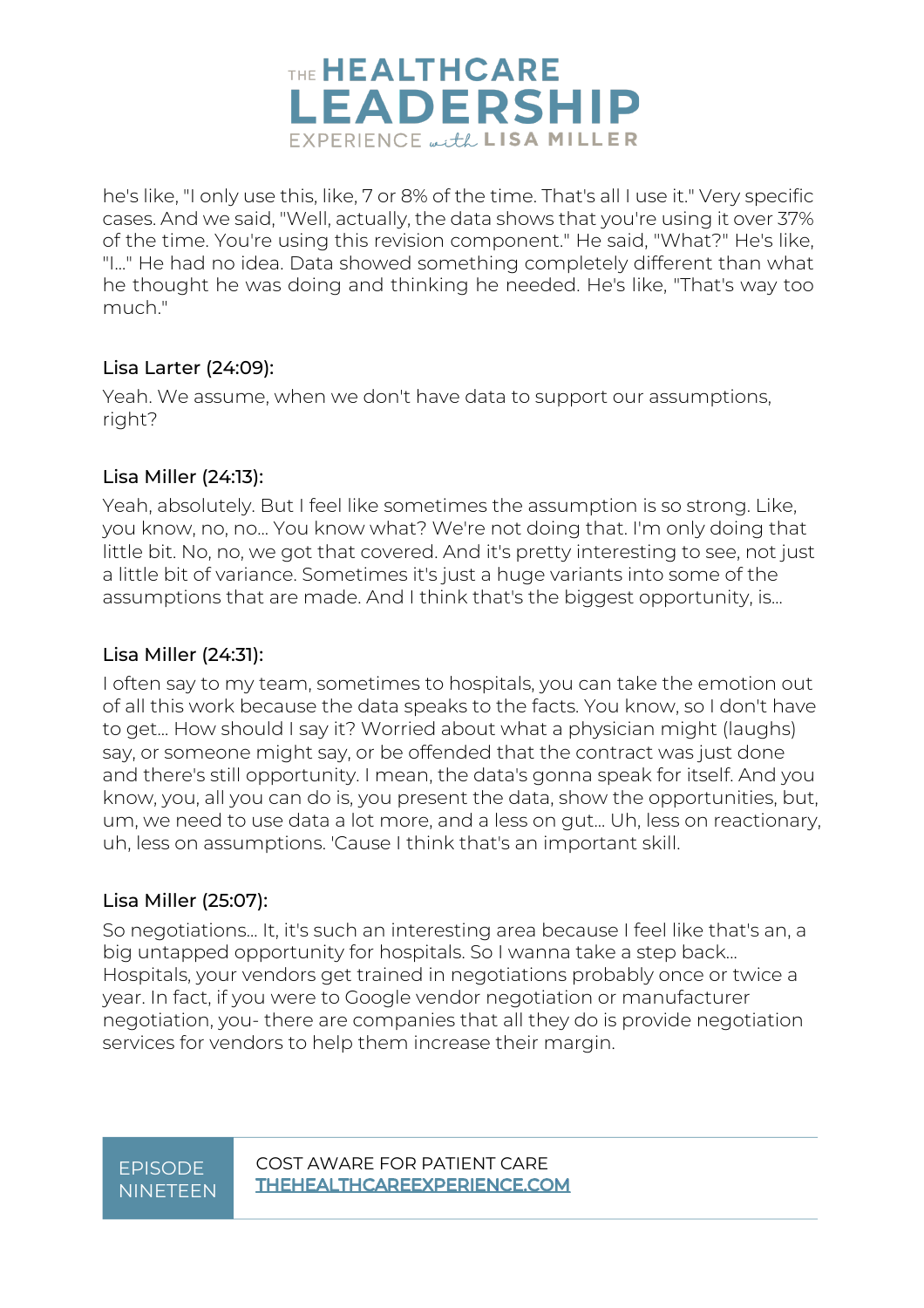

### Lisa Miller (25:38):

I have those resources. I've been on their site. I, in fact, I've been on some of the trainings. I don't say this to be mean-spirited or... I say this hopefully to awaken and alert people, but hospitals are being out-negotiated every single day by their vendors. And it is to me, one of the biggest opportunities that hospitals need for margin improvement.

### Lisa Miller (26:03):

Negotiation is... You have entry level, mid-level, advanced... You have people who have been negotiating for the FBI. There's a great book, Never Split The Difference. I encourage everyone to read it. Once any of my customers tell me, "Lisa, just split the difference, we'll be good." I, I cringe... I'll do whatever they want, but I'll explain why that's not a good idea. And it's not that you want them, anyone else to lose, it's just, it's just not a great strategy.

### Lisa Miller (26:30):

So, negotiations require you to have such a solid base of your agreement, you know, pricing, or what, whatever you're negotiating. Could be managed care, could be negotiating with physicians. But for you to have a solid platform to know what are the things that are important? What are those drivers? And then to have a strategy. And to understand that you probably need a team. You probably need one or two people, but you at least need a negotiation buddy.

### Lisa Miller (26:55):

I mean, if you wanna be in a high-performance situation, don't ever do this alone. And if you, if you feel like you could do it alone, you're not gonna get the best outcome.

### Lisa Larter (27:03):

It's amazing how people are afraid to negotiate. They're afraid to ask for a better deal. They're afraid like, I don't know what it is that makes us human beings uncomfortable when it comes to the actual skill of negotiation.

### Lisa Miller (27:17):

Yeah, I mean, I agree. I think it's two things. You have some people, and I think

# NINETEEN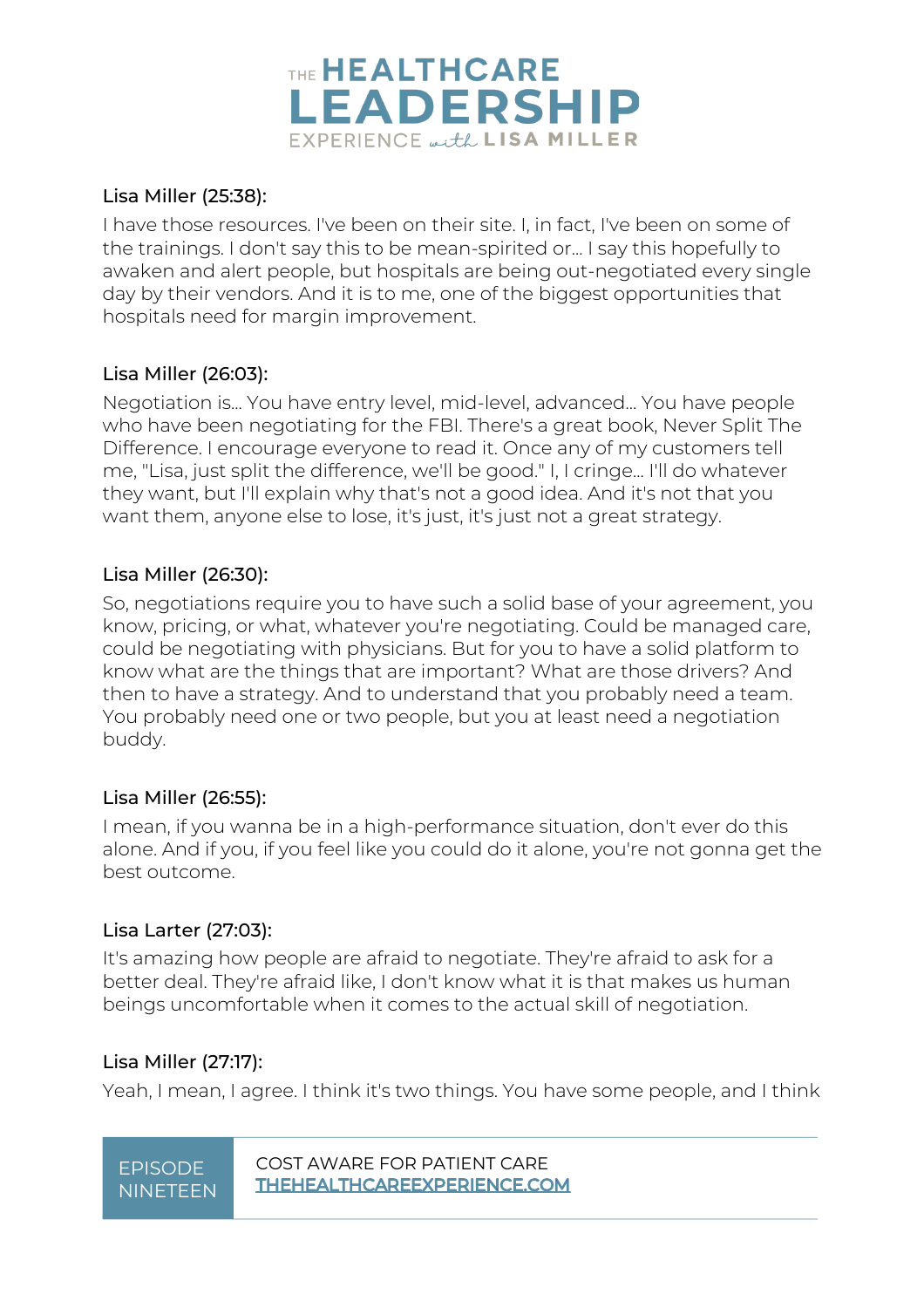

it's the lesser... That just feel that they're just great negotiators. They just feel like they can do it on their own, they don't need anything, and they can just negotiate. And, but the vast majority of people do not like to negotiate. And they're not always truthful about it. They're uncomfortable.

### Lisa Miller (27:37):

Vendors, again, are really skilled. They're doing things like they'll circumvent situations, circumvent to the doctors, to a higher authority. They make it very uncomfortable, or they'll... They have strategies, like, uh, we're losing money. This isn't fair. This doesn't exist. I mean, they deploy a lot of strategies, and it works. And to your point, I don't know what it is, but just the simple ask. I think... We do a negotiation training program. And one of the first things we talk about is, the biggest problem is that people just don't even wanna ask. (laughs) I mean, it's as simple as that. It's like up there on the list.

### Lisa Miller (27:37):

Yeah, people are too attached to the outcome. They take it personally if they ask and they don't get what they asked for. And so, then they avoid it because the first time they did it, they weren't successful.

### Lisa Miller (28:24):

It's true. There's a, there's a lot of psychology around negotiations and just asking — and being okay. Being okay with getting rejection. Or being okay with, maybe you get the rejection the first one or two times. I can't tell you how many times that we get "no" the first time. I'm like, "Okay, well, we're gonna show you." Like, we just didn't pull this scenario number outta thin air, and we're willing to keep this going, and back it up, and continue. Because you get no does not mean failure in negotiations. That's why having a strategy is so important.

### Lisa Miller (28:55):

That's a great point, Lisa, about us being uncomfortable with asking. So negotiation training, I mentioned this before, but there's a study that was done, it was in businesses... I believe it was like the Fortune 1,000. And those companies that have a systematic negotiation process versus those who don't. The difference in profitability, I believe it was almost like 14%.

# NINETEEN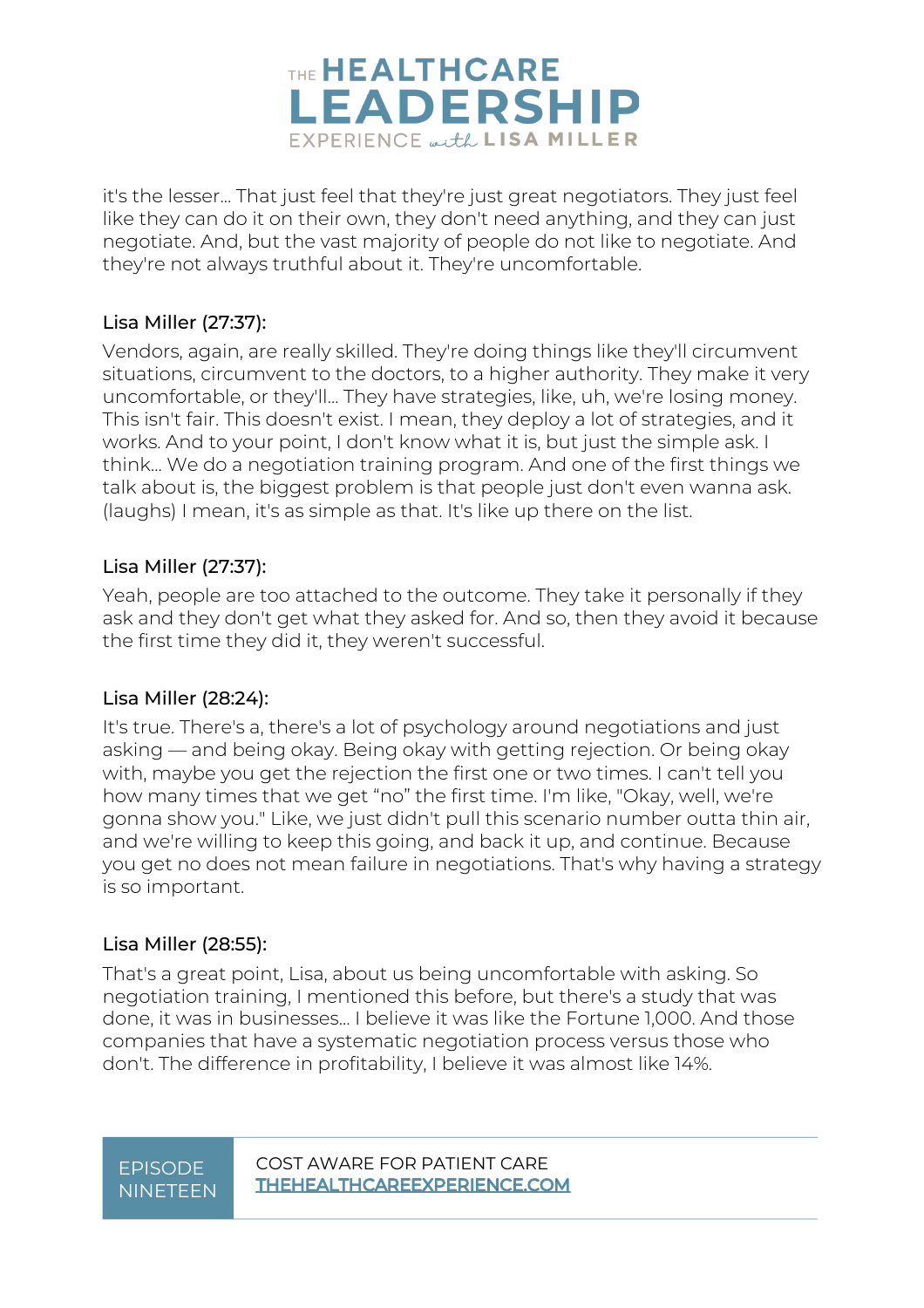

### Lisa Miller (29:20):

So negotiation has a direct correlation with profitability. If you think about all the contracts your hospital has... So whether they're on the cost side? Expense... I'm sorry, the reimbursement side. Whether it's with a JV agreement. Anything that, any contract you have, negotiation can be tied to the profitability or in financial outcome. So the better you become at negotiations and the better you're willing to sometimes slow down, have a plan, want a negotiation strategy, the better your rewards are.

### Lisa Miller (29:50):

Number five, it's decision making, critical thinking, and what Keith Cunningham calls thinking time. So it's kind of a combination, but we have to be able to really push back on our, even our own decisions. So if we have a decision we've made, let's say on a contract, or a decision on a strategy where we wanna go to or present... How willing are you to say, "Is this the right decision? What if this is wrong? What don't I see? What's the downside risk?" How are you able to really question your own decision making? And you know, what's that process like? And, and taking some thinking time...

### Lisa Miller (30:29):

You know, it's taking 20 minutes, a pen, paper, and writing down all those outcomes. And am I making the right decision? Or are there other decisions I'm not thinking about? Is there an "and"? Something I can add to this decision. But we think that quick decisions are great decisions, and in fact, it's... When you really become aware and question your own decisions, then you become a better decision maker.

### Lisa Larter (30:53):

So true. So powerful. And we live in such a multi-tasking, distracted time that is it unusual for people to sit and think about their decisions, and think about what they might be missing.

### Lisa Miller (31:07):

Yes. And it'd be interesting what you end up coming with just by having that time and making a list. And it's just like, and, and, and. And what may end up being a, you know, a correlation or a combination? You know, something

# **NINETFEN**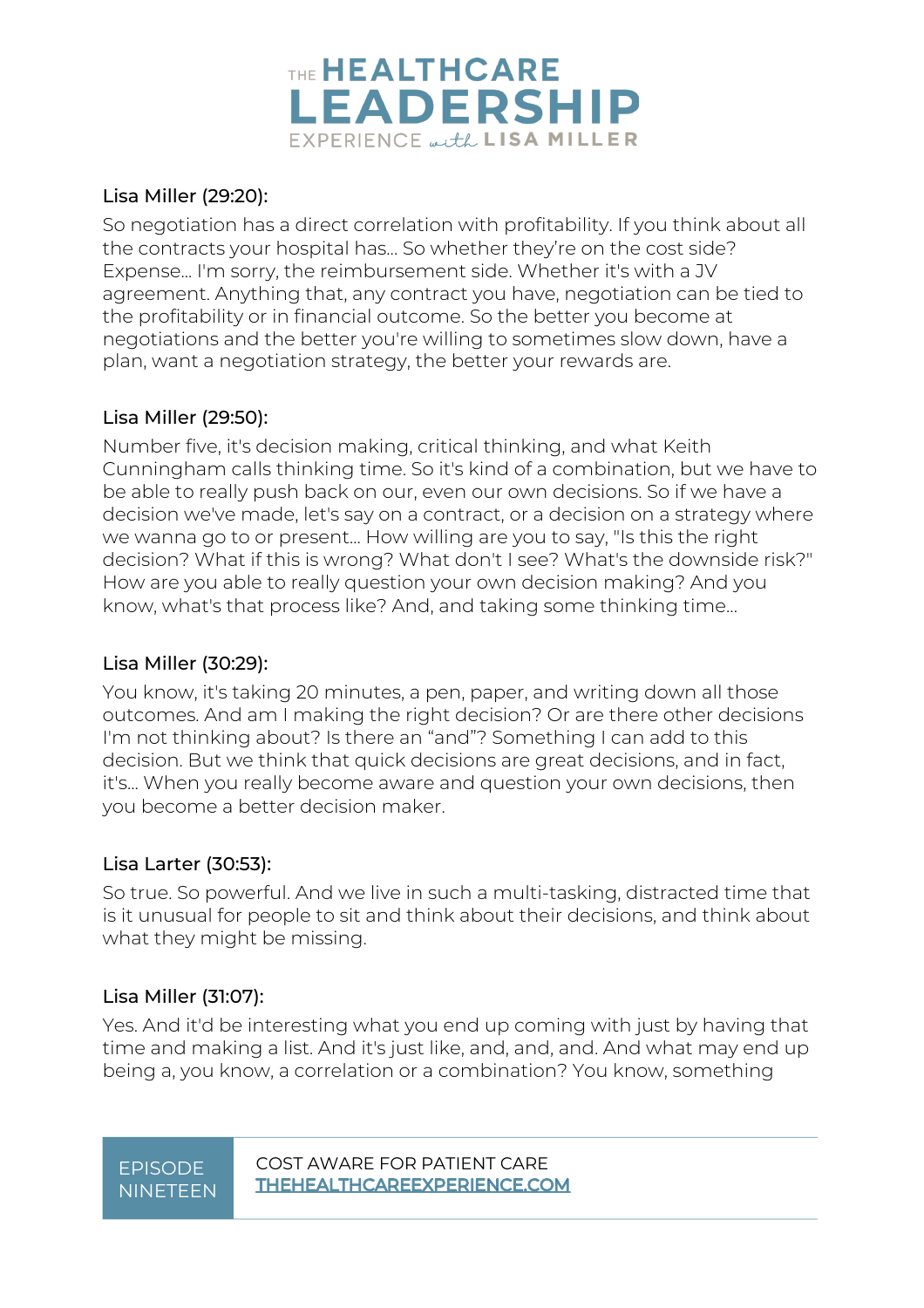

different that you might come up with.

### Lisa Miller (31:24):

And so number six is project management. This is a skill. Being able to plan a project with milestones, put something together. It could be one or two pages. We use a system called Workfront. We love Workfront. We create our milestones. I can tell you, we have seven milestones to every project we do. By the time we get to milestone five, I can tell you that that project will complete in X number of days.

### Lisa Miller (31:51):

We have it pretty well mapped out. And you don't have to do that to that level. You know, we're managing so many projects per hospital, and outcomes are important, so we wanna drive to- towards rapid outcomes. So we have deployed a system that manages days.

### Lisa Miller (32:07):

Our projects, most projects should take 30 days. And that's another thing, you know. It's funny because when we tell a hospital, we tell a vendor, or even some people with the hospitals, this has happened even recently. "We're gonna finish this in 30 days." They're like, "That's impossible. You're, what you're doing is impossible. That, that can't be." And I'm like, "Well, no. We can do it in 30 days." And I'm like, what if, so what if we can't?

### Lisa Miller (32:30):

But we've told the vendor, this is what we want. Better then, what? It takes six months. Why do we accept the vendor's timeline? Why do we accept long timelines? That's not a badge of honor, to say this project took nine months. It's way more powerful to get this incredible outcome, and all right, set it for 30, 45, 60 days. But having a project management system in place is really important. Too many people, again, are just... You know, they're running by the urgent issue of the day, and then they get to a margin improvement opportunity.

### Lisa Larter (32:58):

That could be a whole other podcast, just on-

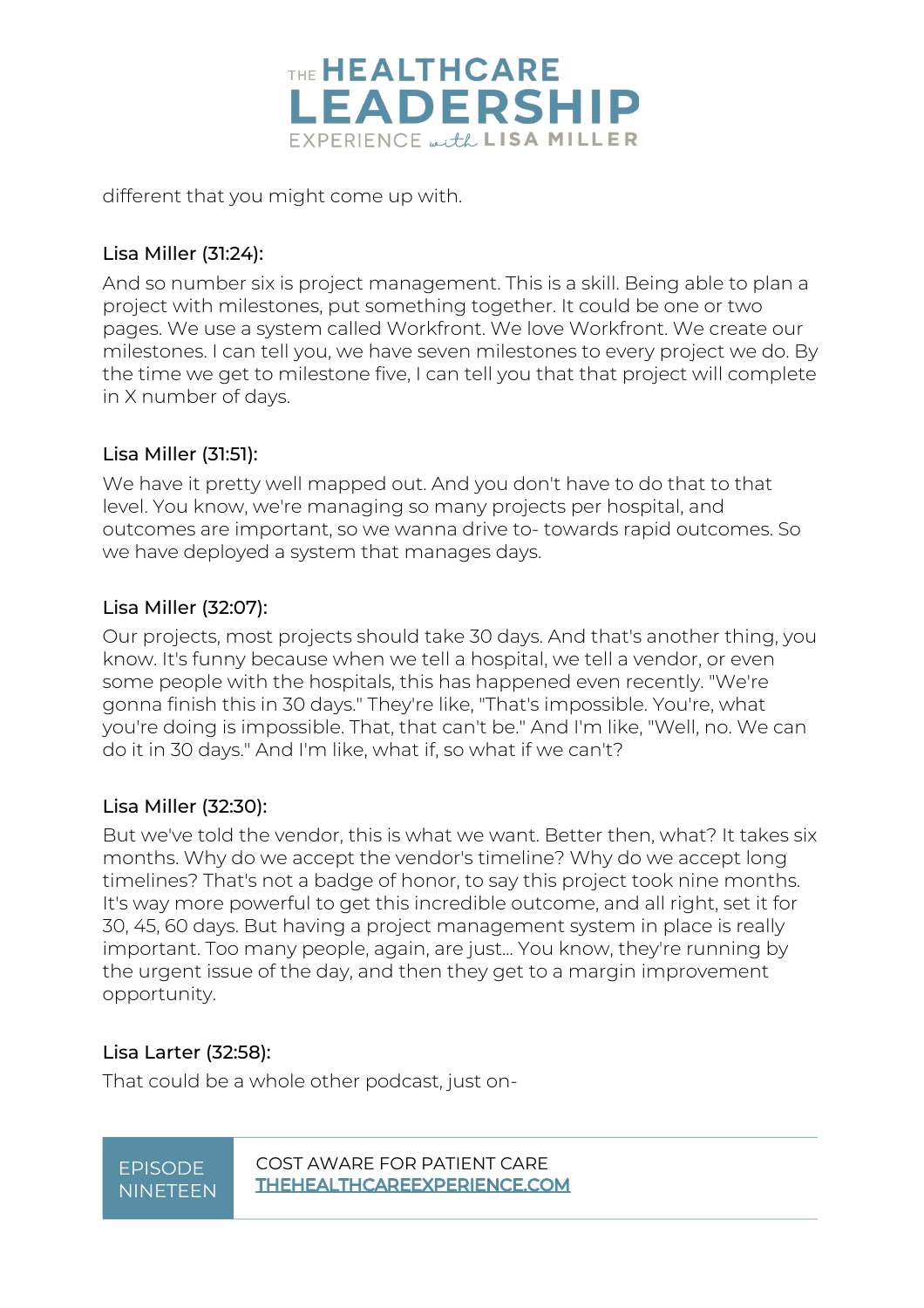

### Lisa Miller (33:01):

Yeah.

### Lisa Larter (33:02):

Project management. 'Cause you know, I'm, I'm sitting here listening, and I, I wanna know, what are the seven milestones? Do you have a system around this? How do you do — like, because on my team, my right hand always says to me, "Process equals profits." And so when you look at processes that are integrated into your project management systems, then it does equal margin improvement opportunities inside of hospitals. It's the same thing. So I think that would be a great episode to unpack further.

### Lisa Miller (33:36):

I love that. And I think one on negotiation as well. But project management, yes. It took us years to get our process down for project management. I have to thank Hector Rodriguez, who really double-downed and made us really focus. And took that initiative... We had a very, we had a good process, and he wanted it to be great.

### Lisa Miller (33:58):

And he made it great. And I give him the credit for that. It has been probably one of the leading reasons for our success, having this project management system in place. So I am gonna take you up on that. I'm gonna do a podcast on project management.

### Lisa Miller (34:14):

And then, to wrap up number seven, is monitoring and measuring. So we've done all this work, right? So we have open communication. We have observation, data analysis, negotiation, thinking time, project management... We do all this work, right? We've lined up these six major components. And the areas that require, like, a lot of muscle, right? And then project's done.

### Lisa Miller (34:38):

Put it away. Put it in the drawer. Put the contract somewhere, it's done. Throw the project away. We, look, we got the savings. We got the revenue. We got the engagement. And it's done. And then, nobody measures and monitors.

# NINETEEN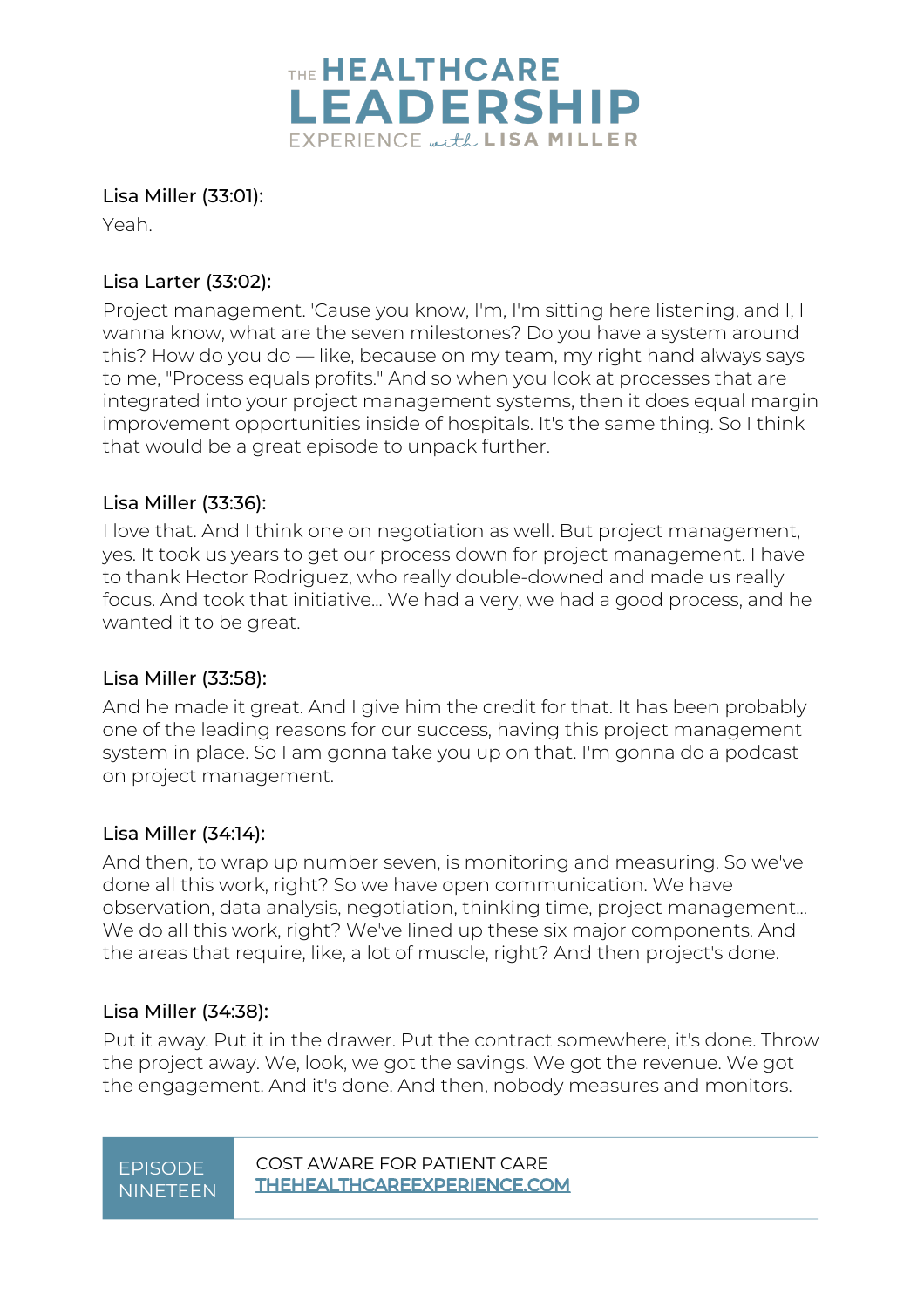

(laughs) So, uh, y- (laughs)

### Lisa Larter (34:53):

Or they measure and monitor at the end when it's too late to impact change.

### Lisa Miller (34:56):

Well, they measure and monitor right before the re-negotiation. They go, "Oh, wait a minute. This is what happened in month eight." And that's exactly what happens. As they're ready to re-up that agreement, or the analysis, or the area, then, then that's done. So you do all this work, like... How much work is spent on getting ideas? Getting 'em in place. Getting 'em approved. Getting alignment. Negotiating internal, external, data, project management. All that work's done, and then we don't measure and monitor? (laughs)

### Lisa Miller (35:28):

I speak about measure and monitoring so much. And funny, and I don't wanna bring GPOs back into this conversation, but I am for the moment. You know, everyone's like, "Get on the contract. Let's get on the contract. Do you wanna be on our contract?" And okay, but who's talking about the discipline about measuring and monitoring to say, "Hey, look. Something's off there, month six." I can't tell you how many times, you know, we work with our clients, and we finish a project, and then we put it in place, measure and monitoring.

### Lisa Miller (35:55):

I mean, not every agreement, 'cause maybe they're smaller and some things can be done, you know, possibly, you know, ad hoc. I, I think every agreement, or every cost should be analyzed. But you know, we'll come in and, you know, start that month one, and we're like, "Wait a minute... That's not right. That's not right." And we capture in month one, or we just see things in month seven. Like, and we capture them in real time.

### Lisa Miller (36:16):

And you think about... It's, it's not cost avoidance because that would've been a real cost. But we're capturing issues as they're happening. And we're protecting all the hard work everyone did. We're protecting those cost

| <b>EPISODE</b>  |
|-----------------|
| <b>NINETEEN</b> |

COST AWARE FOR PATIENT CARE<br>THEHEALTHCAREEXPERIENCE.COM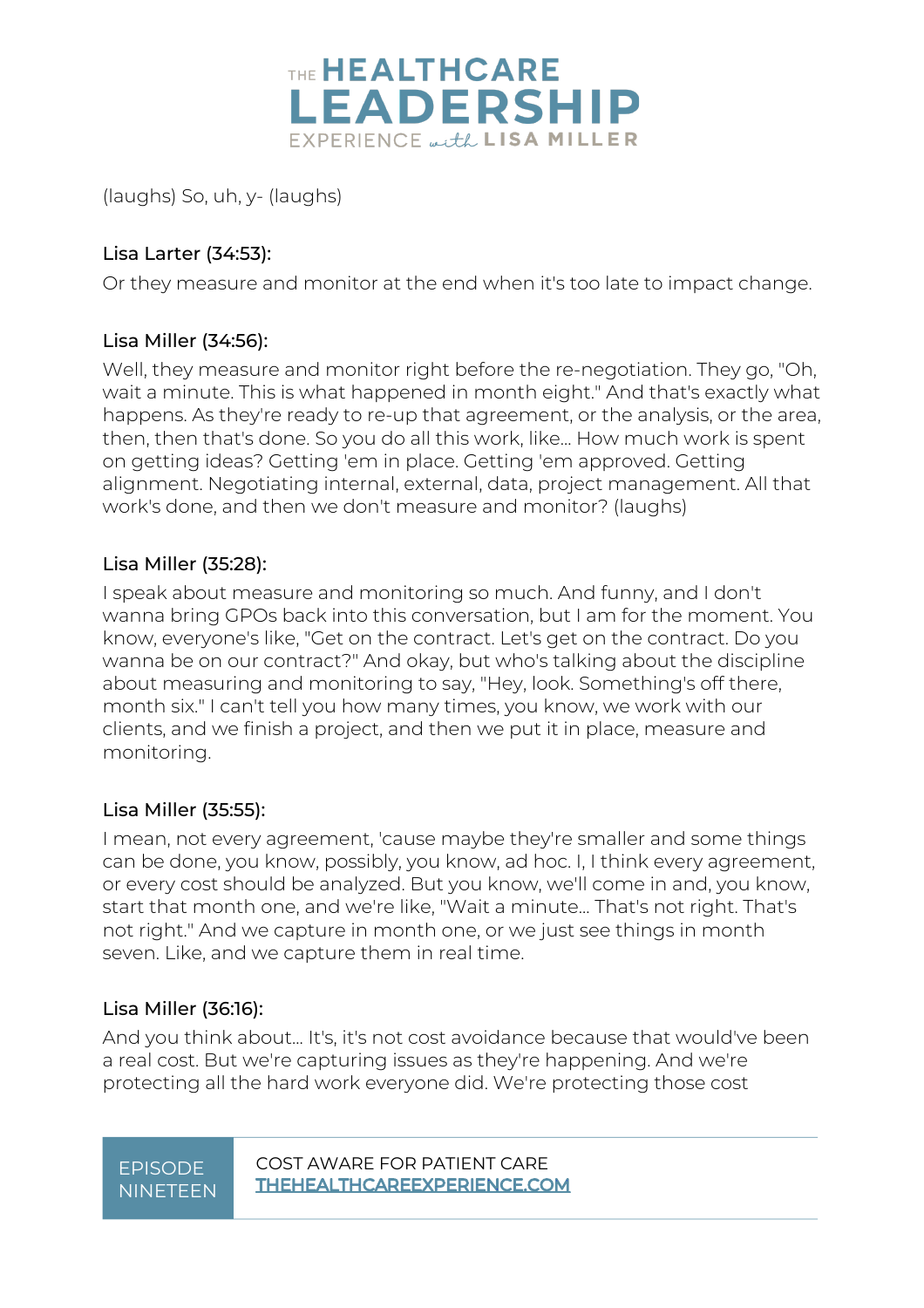

savings. Lisa, you know, you and I talk about cost protection. And then, it gives you the opportunity to dig even deeper. If you've got everything you're doing in place, you're measuring and monitoring. Now, you get to see other nuances that take your savings even further because you've done all this work. You've measured, monitored, and now you're gonna take this to a new level, a deeper thinking, a deeper analysis.

### Lisa Larter (36:53):

I think people... Or maybe you can answer this question. I think people lose sight of the impact on the patient care, the patient experience. They look at these skills in isolation of the impact to patient care. Would you agree?

### Lisa Miller (37:12):

I absolutely agree. You know, we do talk about it, the business side of healthcare. But the, the reality is, this is about patient care. Right? So the measuring, the monitoring... Okay, it's probably another thing somebody has to do, but it is about patient care. It is about the margin. And maybe measuring and monitoring should be one department.

### Lisa Miller (37:32):

I, and I'm certainly not suggesting that, you adding all these different people, but maybe it is an outsource function? Measure and monitor. Maybe the top 20 agreements need a completely different approach to measure and monitor, and provide the insights going on. I'm telling you, it, it is remarkable what we see when we are measuring and monitoring for our clients. The things that we're capturing. The... That would have been a big financial blunder, had we not caught that, you know, when you did, Lisa.

### Lisa Miller (38:02):

So, uh, you know, it, it's true. It, all those things would have a patient impact, and I think that's the problem. We've gotta keep on tying those things to patient care, Lisa. You're absolutely right.

### Lisa Miller (38:15):

So as we wrap up... This was a great discussion. It, I'm very passionate about, you know, when we talk about things that can support patient care. And I love

NINETEEN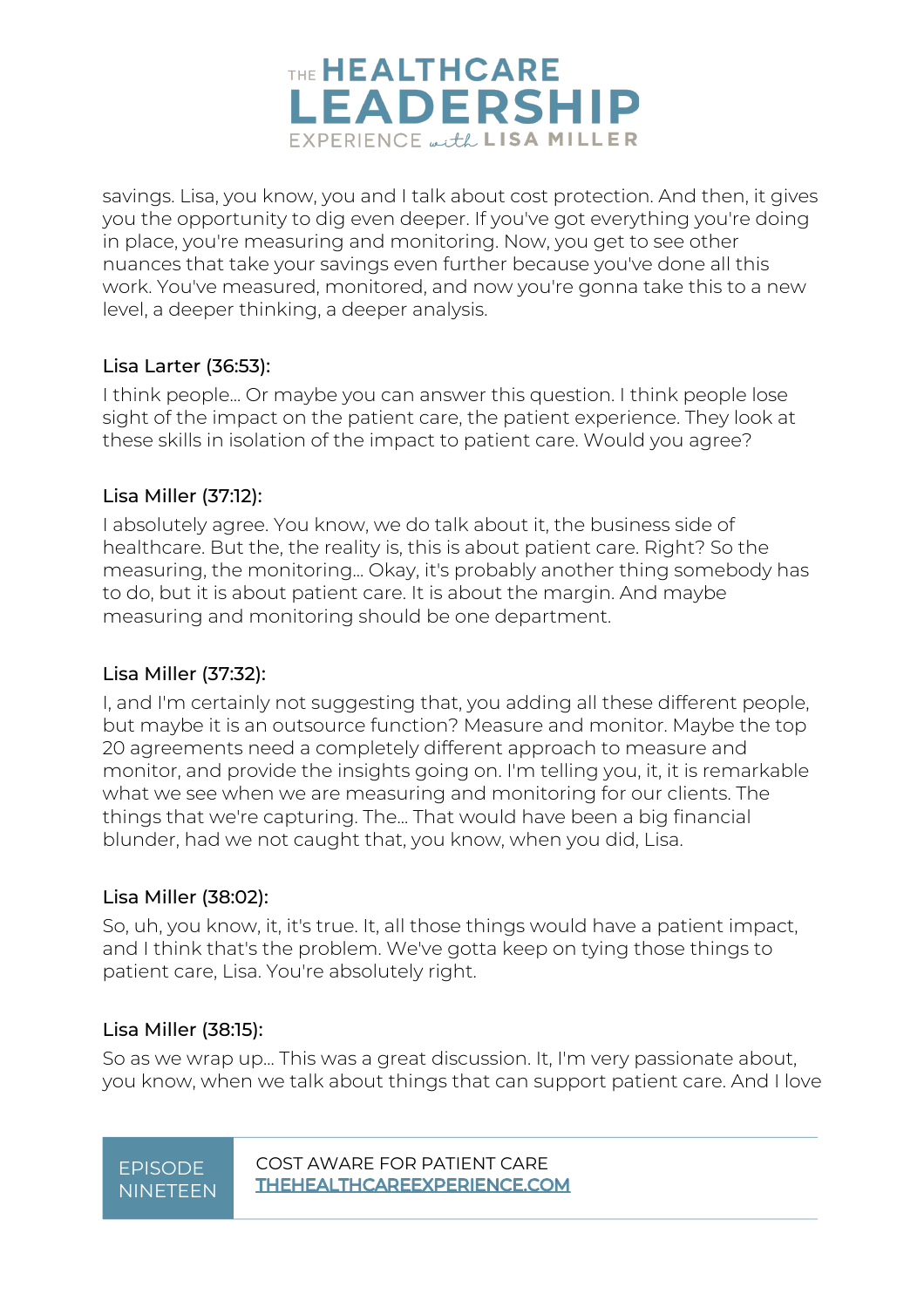

the episode, it's episode number five, with J. J. Peterson, on The Patient is the Hero of the Story. I encourage everyone to listen.

### Lisa Miller (38:31):

Next week's episode is Why Engage a Healthcare Consulting Firm for margin improvement? There's four reasons why you'd wanna do that. You wanna do it as a second opinion. I've got some great second-opinion stories for everyone. Expertise to accelerate margin improvement. The accountability word, which is so important. Actually, I was writing something, and titling it, The Deadline Made Me Do It. (laughs) You know?

### Lisa Larter (38:56):

I love that.

### Lisa Miller (38:57):

So, yeah. And an unbiased opinion, an unbiased review. So that's what we're gonna talk about next episode. If you enjoy the show, I encourage you to please send it to someone you might be thinking would be interested. If you'd like to get, uh, in touch with me about the Cost Aware For Patient Care program, I'd love to talk with you further. Thank you, Lisa, and we will continue the show. Have a great day.

### Lisa Larter (39:20):

Thanks for having me here. It was great.

### Lisa Miller (39:21):

Thank you.

### Leah (39:22):

Hi, this is Leah are listening to my mom's podcast, The Healthcare Leadership Experience.

### Fernando (39:29):

Hi, this is Fernando. If you would like to speak with my mom, just email her.

### EPISODE COST AWARE FOR PATIENT CARE NINETEEN